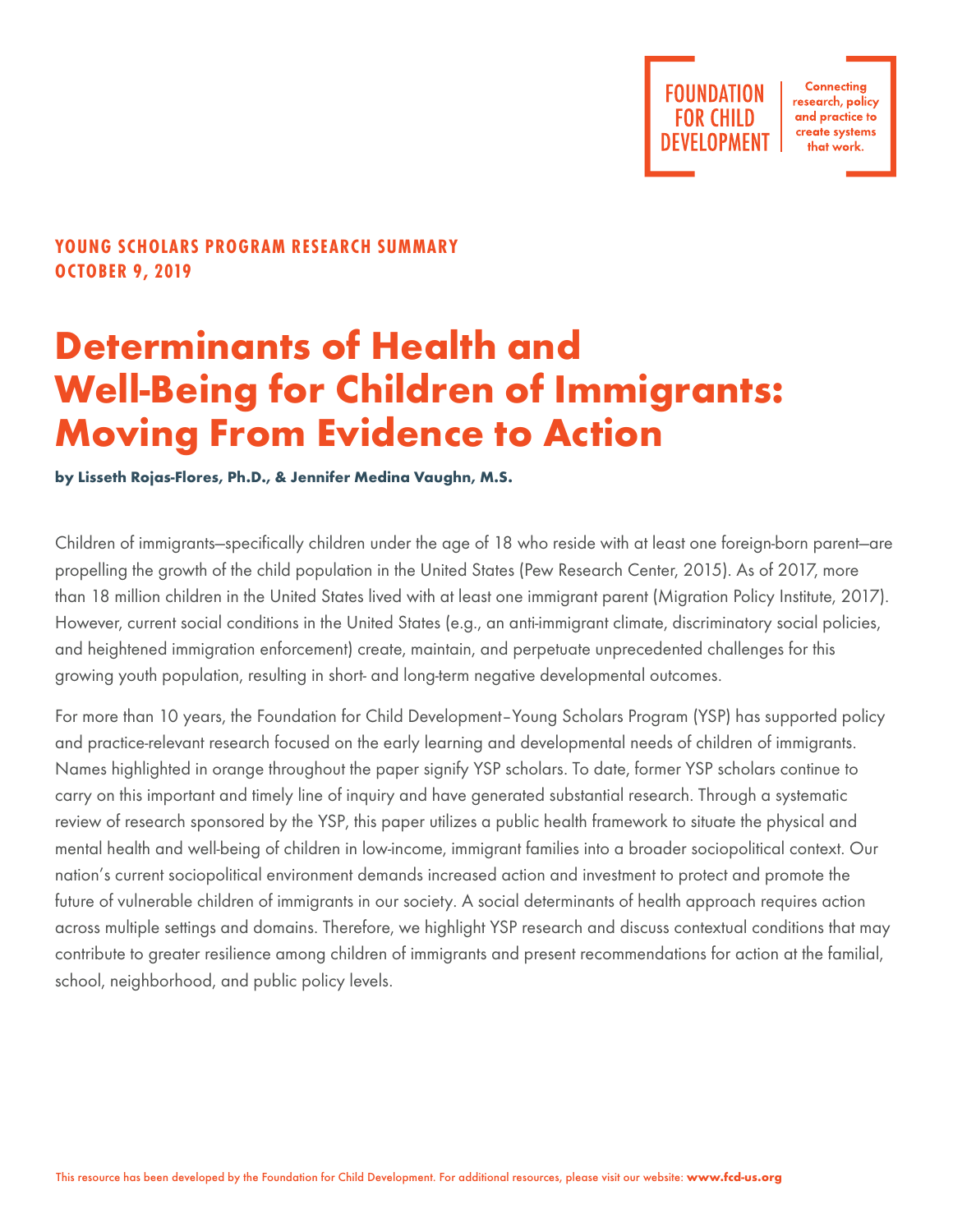# **I. Determinants of Health for Children of Immigrants**

A growing body of evidence indicates that the psychological, behavioral, and physical health of populations in general—and child and youth populations in particular—are strongly socially determined (Spencer, 2018; Turney, Lee, & Mehta, 2013). Social determinants of child health are the social, economic, and sociopolitical conditions that directly influence a child's overall well-being, including the prevalence and severity of developmental problems. Notably, children are dependent on their caregivers for protection against the effects of social factors associated with disadvantage and social exclusion. Furthermore, social determinants are profoundly influenced by social and political decisions that directly, and indirectly, impact children and families, despite being completely outside their control (Spencer, 2018). The complex pathways in which social, economic, and political factors exert their effects on children are clearly illustrated by the case of children of immigrants growing up in mixed-status families in the United States (see Fig. 1 on page 3).

In the United States, one in four children lives with at least one immigrant parent (Zong, Batalova, & Hallock, 2018). Additionally, 5.3 million children and youth are either growing up with an unauthorized parent or are unauthorized themselves. Specifically, 4.5 million children are U.S.-born citizens with at least one unauthorized parent, and 775,000 have unauthorized status themselves (Yoshikawa, Suárez-Orozco, & Gonzales, 2017). In 2016, of the total number of children of immigrants in the United States, 25.2% were ages 0 to 5, while children ages 7 to 18 made up 26% of that population (Migration Policy Institute, 2017). Note that the number of children of immigrants varies significantly

## **IMPORTANT U.S. IMMIGRATION TERMINOLOGY**

**Mixed-Status Family** Family units made up of both U.S. citizens or lawfully present immigrants and unauthorized or undocumented immigrants. The children in these families are often U.S. citizens.

**Naturalized Citizen** An individual born outside of the United States who has lawfully become a U.S. citizen and has all associated rights. Note that the term "citizen" refers to individuals who are U.S. citizens from birth—born in the United States, Puerto Rico, or other U.S. territory or children of U.S. citizens born while living abroad (Pew Research Center, 2015).

**Qualified Noncitizen** A noncitizen who is eligible to receive certain public health benefits. This includes legal or authorized immigrants. These are persons to whom the U.S. government has granted lawful permanent resident status, asylum or refugee status, or temporary protected status, either for residence or employment.

- *Lawful Permanent Resident (LPR):* A foreign-born individual who has the right to live and work legally in the United States and can apply for U.S. citizenship. Also known as a green card holder.
- *Refugee:* An individual whose claim for asylum is accepted by the government on the basis of their demonstrated inability to return to their country of nationality because of past persecution, or a "well-founded fear" of future persecution on account of race, religion, nationality, membership in a particular social group, or political opinion. An asylum seeker is a potential refugee who is in the process of applying for refugee protections but whose application has not yet been determined by the government of the receiving country.
- *Temporary Protected Status (TPS):* A status for noncitizens who have been granted temporary residence in the United States and come from countries affected by armed conflict or natural disaster. TPS does not lead to lawful permanent residency.
- *Nonqualified noncitizen:* A noncitizen who is ineligible to receive public health benefits. This includes unauthorized immigrants—individuals who were born abroad and are not legal immigrants—and Deferred Action Childhood Arrivals (DACA) recipients—nonqualified aliens who have been granted deferral from deportation but are ineligible for Medicaid and many other public health benefits.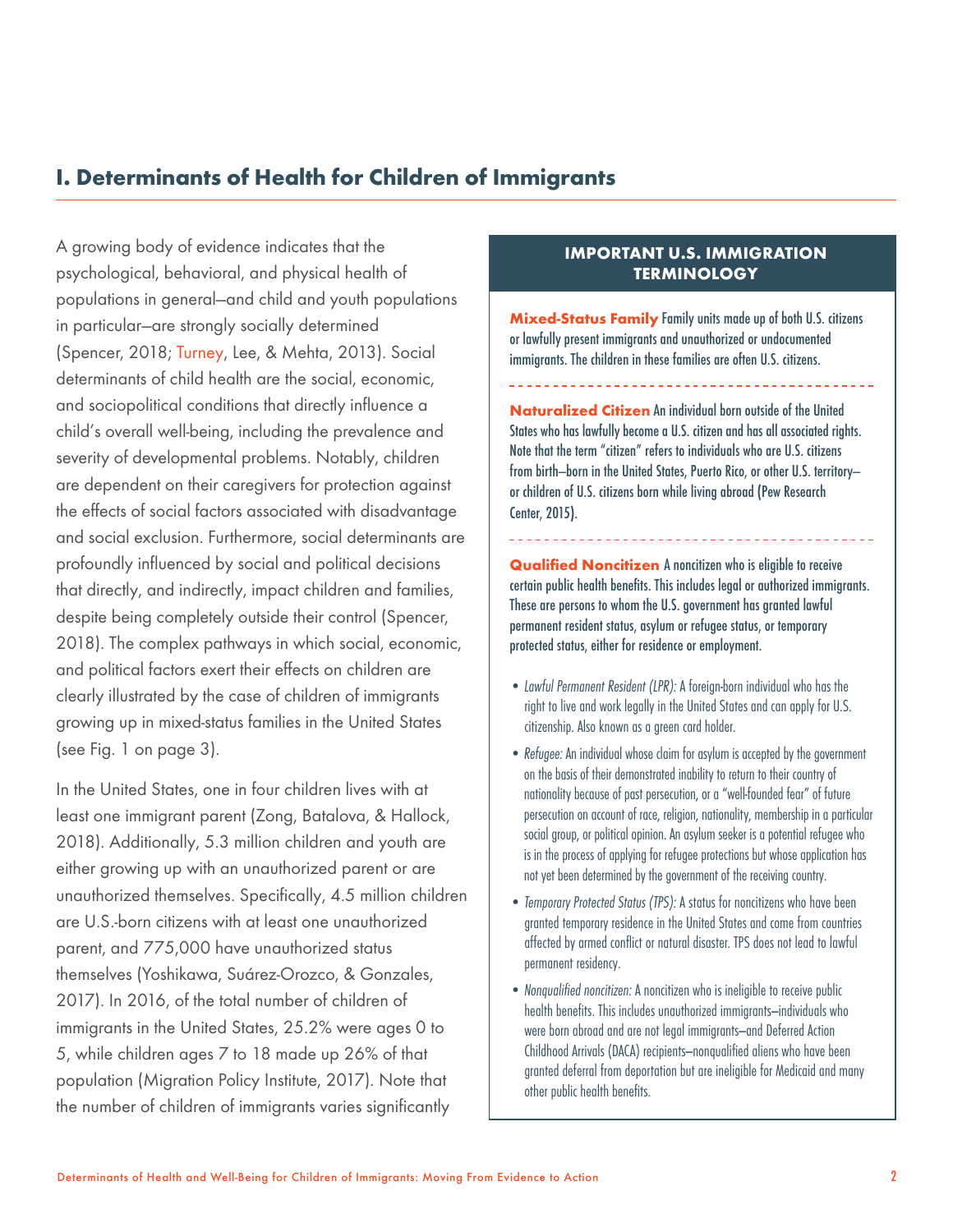between states. For example, the largest share of children of immigrants is in traditional destination states that are known for high numbers of immigrants, such as California, Texas, and Arizona. Recently, though, we have seen a marked increase in the number of children of immigrants in new destination states, such as North Carolina, Georgia, and Utah. These variations in size of immigrant populations across states have important implications for child physical and mental health due to differential exposure to often unfavorable divergent state policies and social circumstances (Rodríguez, Young, & Wallace, 2015).

## **FIGURE 1: LINKS BETWEEN POLITICAL, SOCIOECONOMIC, AND CULTURAL DOMAINS, ENVIRONMENTAL DOMAINS, AND CHILDREN OF IMMIGRANTS' DEVELOPMENT ACROSS THE LIFESPAN**

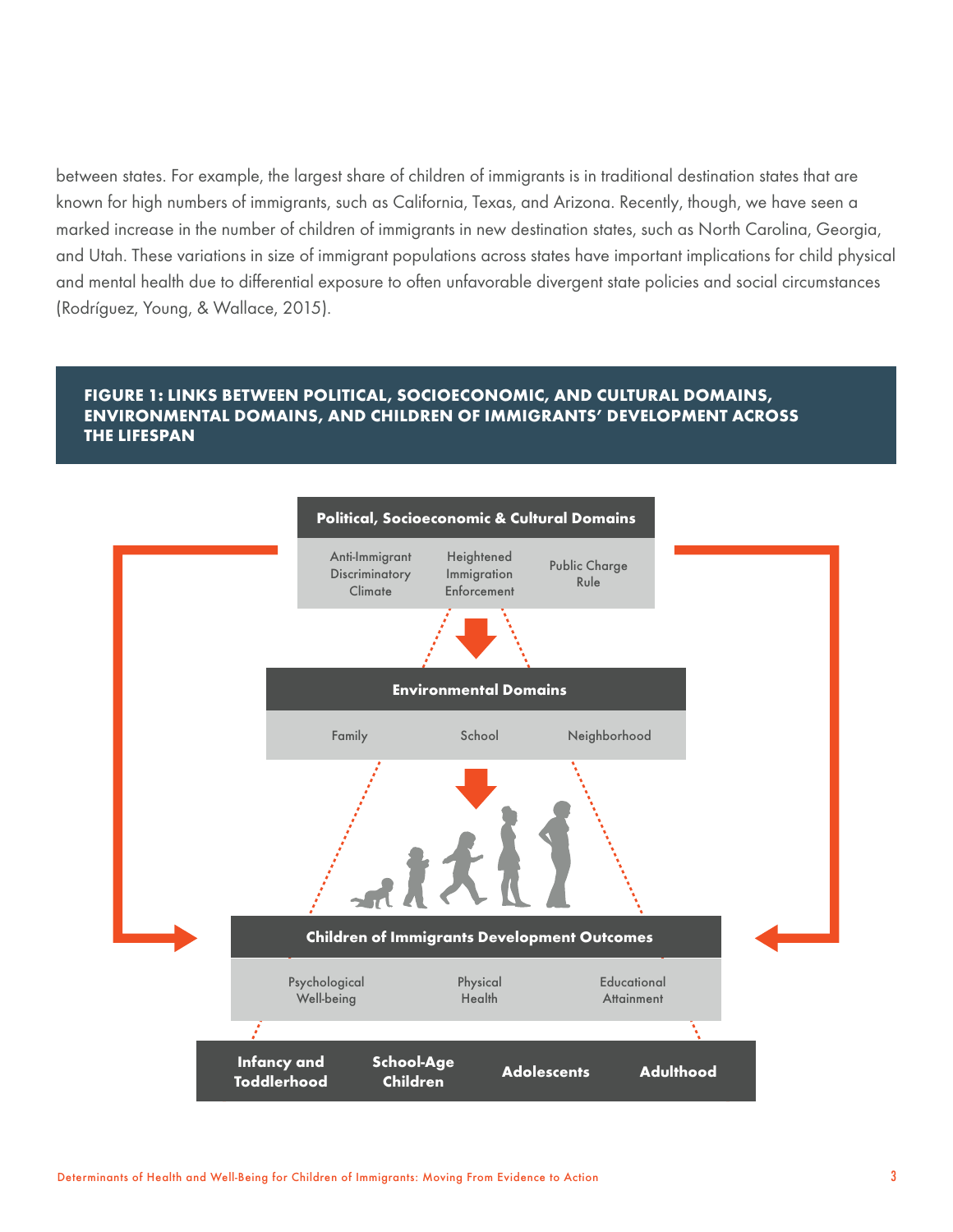Immigration itself is a determinant of health (Castañeda et al., 2015). Emerging evidence indicates that the precarious legal immigration status of a parent is a determinant of mental health (Hainmueller et al., 2017; Rojas-Flores, Clements, Hwang Koo, & London, 2017) and physical health (Vargas & Ybarra, 2016) for children and youth of immigrant ancestry. Based on considerable evidence, scientific consensus holds that child physical and mental health are shaped to a great extent by local, state, and federal policies and the overall sociopolitical context of a nation. The current U.S. sociopolitical and cultural climate is characterized by anti-immigrant rhetoric and discrimination, heightened immigration enforcement, and established and proposed policies that threaten immigrants' access to public safety net services and jeopardize the mental and physical health of immigrant children (see Fig. 1). Indeed, accumulating evidence indicates that our nation's current sociopolitical climate has widespread implications that extend to U.S. citizens—especially vulnerable children of immigrants—and impact development across the lifespan (Perreira & Pedroza, 2019; Rojas-Flores, 2017).

## **II. Political, Socioeconomic, and Cultural Domains and Their Effects on Children of Immigrants**

#### **Anti-Immigrant and Discriminatory Rhetoric and Policies**

The United States was founded by immigrants and has since become home to various immigrant groups. Nonetheless, throughout history, the United States has experienced periods of heightened anti-immigrant sentiment (Meissner, Kerwin, Chishti & Bergeron, 2013) marked by strategies promoting the reduction of immigrants' access to employment prospects and benefits (Goodman, 2017). After the September 11, 2001 terrorist attacks, the policy landscape for immigrants has taken a turn for the worse. Government-sanctioned anti-immigrant, discriminatory, and derogatory rhetoric in our nation has further compounded the public perception of the immigrant threat. Discriminatory messages and policies extend beyond the United States, through negative classification of Haiti, Africa, and some Central American nations and issuance of a "Muslim Ban" designed to deter immigration from majority-Muslim countries. In January 2017, the first iteration of the "Muslim Ban" banned foreign nationals from seven predominately Muslim countries from entering the United States for 90 days, suspended the entry of all Syrian refugees, and prohibited any other refugees from entering the United States for 120 days (Jewish Family Service of Seattle v. Trump, 2017). Since then, there have been four additional iterations of the Muslim ban; all with significant immediate and long-term collateral consequences for children in immigrant Muslim families.

Anti-immigrant policies that directly and indirectly affect children of immigrants in the United States have been set in motion. On April 6, 2018, a "zero-tolerance" policy at the United States-Mexico border resulted in an estimated 3,000 immigrant children being separated from their parents (Congressional Research Service, 2018). The policy was rescinded only after massive outcry from public and professional associations (e.g., American Pediatrics Association, 2018; American Psychological Association, 2018; Society for Research in Child Development, 2018). Nonetheless,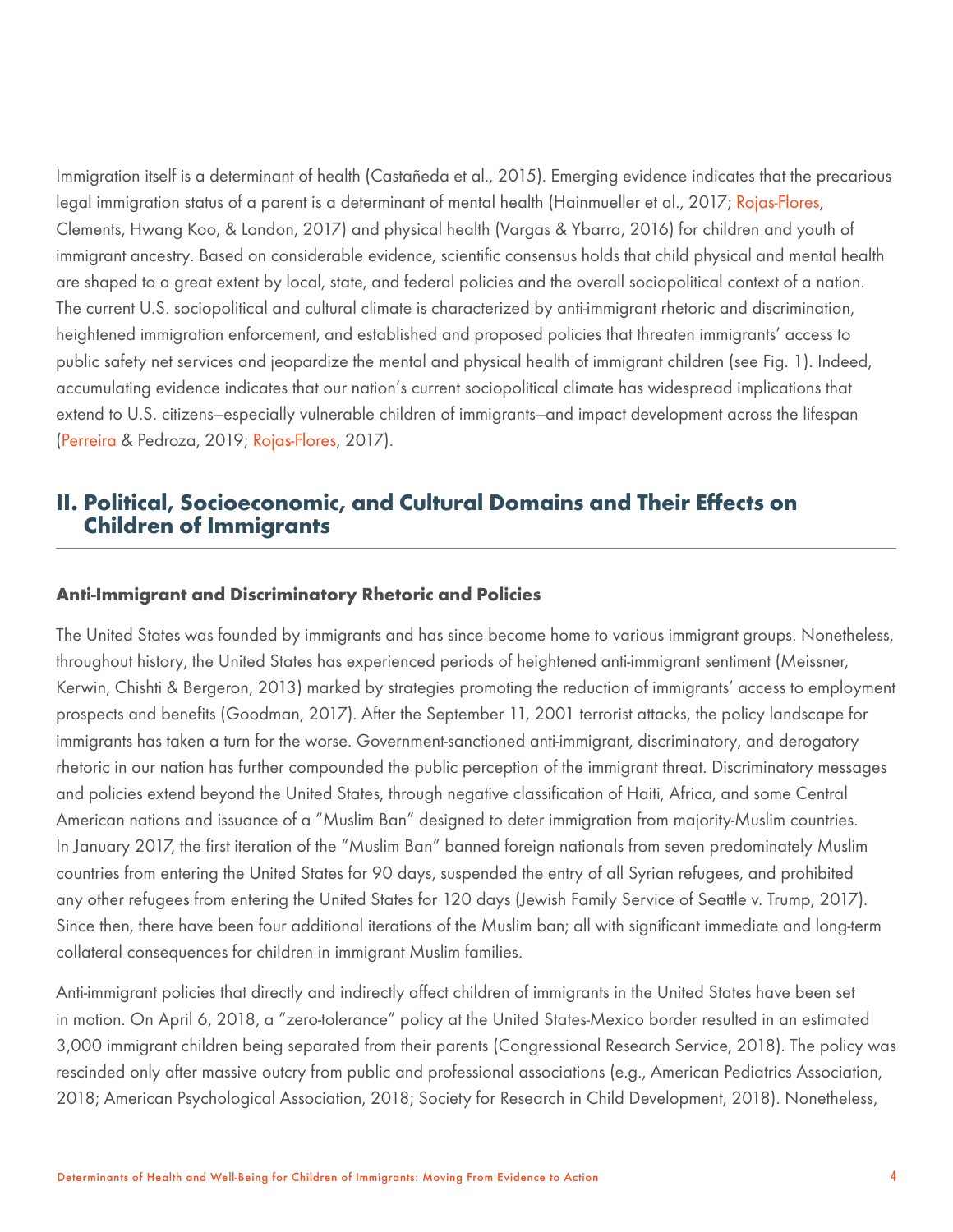a year after the current administration's family separation policy ended, the collateral consequences of this policy remain in legal disputes and etched in the psyche of many immigrant communities.

A serious humanitarian migrant crisis continues at our borders. As of November 2018, there were more than 14,000 unaccompanied migrant children in immigration detention facilities, many of whom fled to the United States intending to seek asylum from violence in their home countries (Kopan, 2018). In October 2018, a group of migrants designated the "Central American Caravan," composed of individuals and families with children seeking asylum from the incessant gang violence, poverty, and political corruption rampant in their countries (International Rescue Committee, 2019), headed to the United States. Several other caravans arrived and remain stranded at the United States-Mexico border awaiting asylum processing, while reactive measures were proposed to curtail these migrants' lawful right to apply for asylum upon arrival at the U.S. border (Trump, 2018). Most recently, in September 2019, the Supreme Court has allowed the Trump administration to bar Central Americans from seeking asylum in the U.S.

Perpetuating false perceptions that migrants are law-breakers (Abrego, Coleman, Martinez, Menjivar, & Slack, 2017), despite research indicating that our urban crime problem is not the result of immigrants (Bernat, 2017) —legal or undocumented—the nation's current sociopolitical climate is undeniably bolstering anti-immigrant rhetoric. Similarly, anti-immigrant and discriminatory policy shifts are impacting U.S.-born children of immigrants, as these policies could directly or indirectly increase and maintain health inequities among children of immigrants.

## **Anti-immigrant Climate Effects on Children of Immigrants' Health**

Hostile environments can create vulnerabilities in children of immigrants, with insidious consequences affecting not only children's perception of themselves, but their emotional and academic health, as well (Perreira & Pedroza, 2019). Researchers have documented how anti-immigrant rhetoric, coupled with programs that deputize local police departments to act as immigration enforcement officers, appears to contribute to children's conflation of law enforcement and immigration authorities ("la migra"; Dreby, 2012; Rojas-Flores, 2017). Children of immigrants-sometimes regardless of their own legal status as U.S.-born citizens—live in fear of public service officers, the very people who are supposed to keep them safe (Dreby 2012; Roche, Vaquera, White, & Rivera, 2018; Rojas-Flores, 2017). A general distrust of government and local enforcement is concerning and associated with poor civic engagement and reduced reporting of crimes (Nichols, LeBron, & Pedraza, 2016).

Emerging research documents how children of immigrants, particularly Latino citizen children, may associate their own immigrant status with illegality or criminality, negatively impacting their ethnic identity formation (Brown, 2015). Experiences of discrimination by peers, for example, may weaken a child's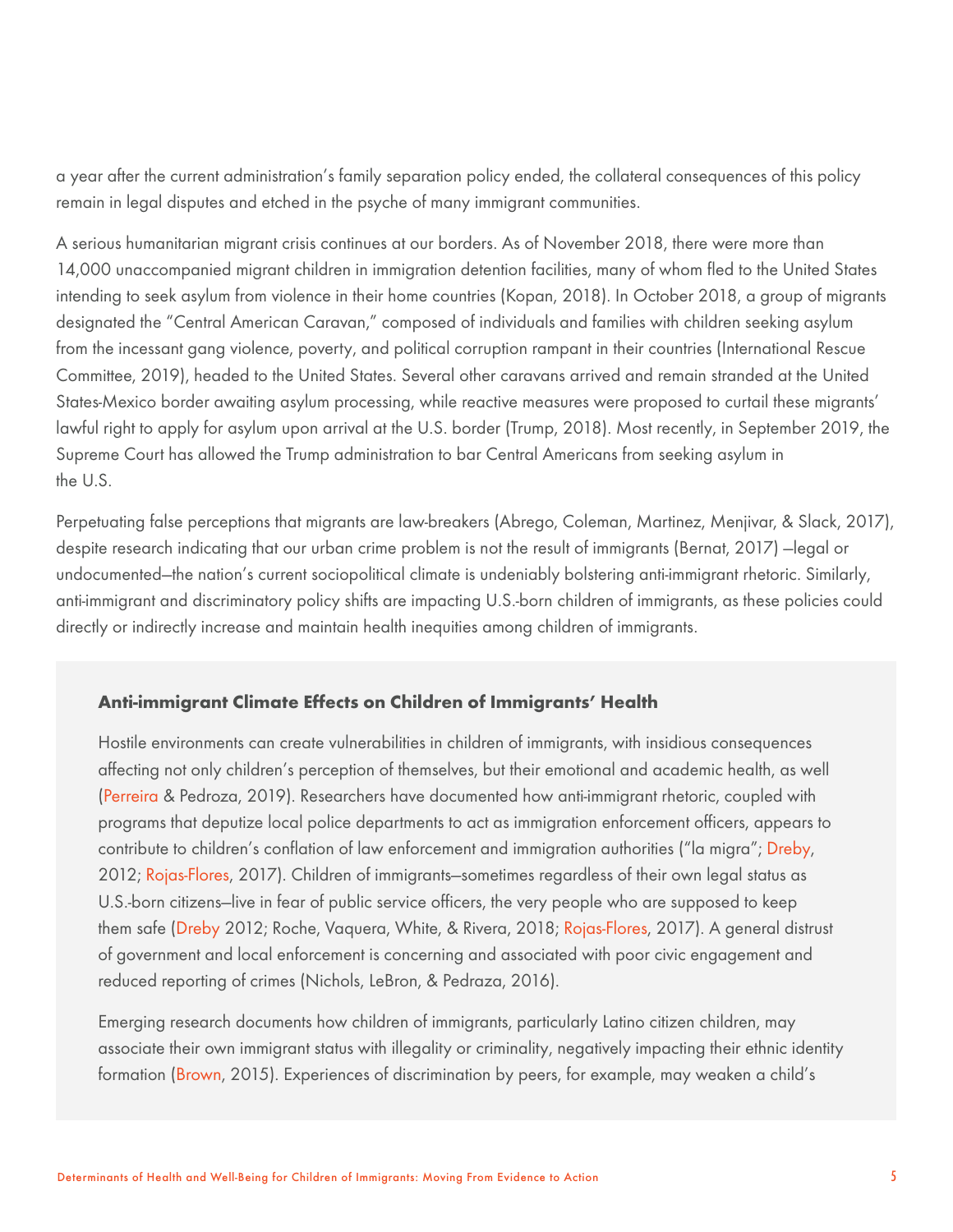ethnic identity because they no longer want to be associated with their ethnic group, or in other cases, may be associated with reduced identification as "American" (Brown, 2015). Furthermore, experiences of interpersonal discrimination (e.g., verbal and physical abuse by peers) and institutional discrimination (e.g., teachers minimizing children's connection to the Spanish language and culture, differential treatment towards Latino children, etc.) contribute to children's experience of emotional distress, social isolation, and internalized oppression (Ayón & Philbin, 2017). Among these discriminated children, the protective role of holding a strong ethnic identity seems to weaken. This social phenomenon, often seen in Latino children of immigrants, is also documented among Muslim children and families who experienced persecution and hate due to discriminatory rhetoric and negative media portrayals post 9/11 (Sirin, Ryce, & Mir, 2009). Many believed they were perceived as a threat to society and experienced a 17- fold increase in hate crimes that persisted years later (Cainkar, 2004).

The uncertainty and unpredictability generated by policies supporting heightened immigration enforcement, compounded by anti-immigrant messages, seem related to anticipatory anxiety symptoms described by children of immigrants (Dreby, 2012; Rojas-Flores, 2017; Brabeck & Xu, 2010, Shore & Ayón, 2018). Indeed, a survey of health care providers indicated that since the November 2016 elections, there has been an 87% increase in reports of anxiety and fear among children of immigrants associated with higher detention and deportation rates (Shore & Ayón, 2018). Anticipatory anxiety is debilitating and has been linked to anxiety disorders and Post-Traumatic Stress Disorder (PTSD; Grillon et al., 2009). Anxiety symptoms are a costly public health issue associated with increased rates of health care utilization (e.g., visits to primary care providers, medical specialty care providers, and emergency departments) and notable functional impairments for children, including school absenteeism, school refusal, and poor academic performance (Ramsawh, Chavira, & Stein, 2010). Childhood anxiety disorders also increase the likelihood of being diagnosed with a psychiatric disorder in adulthood (Pine, Cohen, Gurley, Brook, & Ma, 1998), further increasing the public health burden.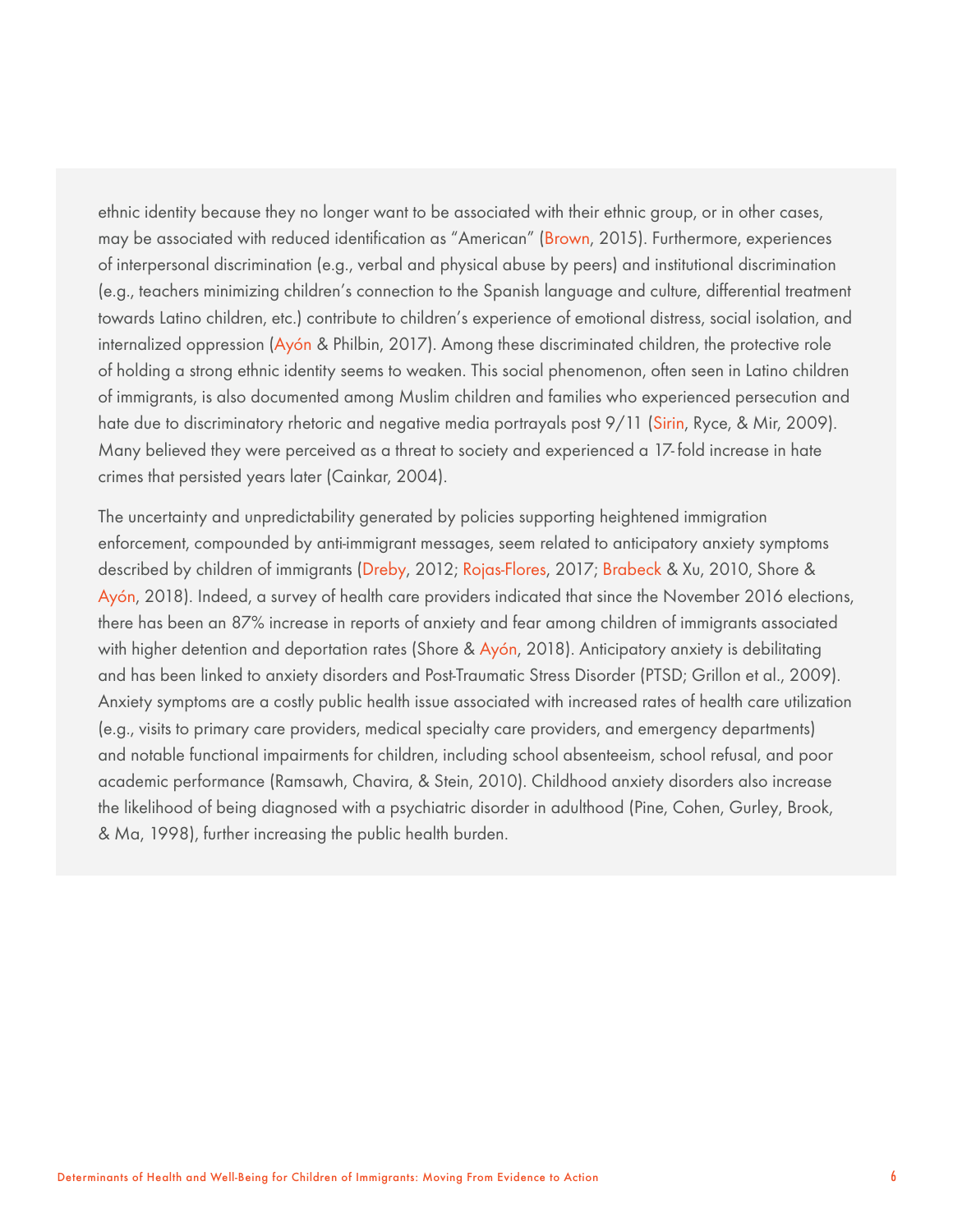#### **Heightened Immigration Enforcement**

In 2018, Immigration and Customs Enforcement (ICE) recorded the highest number of detentions since 2014 (ICE, 2018). A Presidential executive order issued in early 2017 exacerbated already increased immigration enforcement practices set in motion by previous administrations by prioritizing the deportation of all unauthorized immigrants and expediting deportation processes (Executive Office of the President, 2017). One associated mechanism is the recent renewal and expansion of Section 287(g) of the Illegal Immigration Reform and Immigrant Responsibility Act. Also known as the delegated authority program, 287(g) allows the Department of Homeland Security (DHS) to enter formal agreements with state and local police departments and deputize them to perform the functions of ICE officers.

To date, ICE has 287(g) agreements with 78 law enforcement agencies in 20 states, including Arizona, Florida, and Georgia (ICE, 2018). Furthermore, the 2017 executive order also included a mandated hiring surge of 10,000 new ICE agents within the Enforcement and Removal Operations Department. This exponential prioritization of detention and deportation of unauthorized immigrants, associated with the detention of more than 4,143 undocumented immigrants without a criminal record each month under the previous and current administrations (ICE, 2017a; 2018), has significantly escalated the risk of family separation. Indeed, more than 27,000 parents of U.S.-citizen children were detained or deported in fiscal year 2017 alone (ICE, 2017a, 2017b).

## **Heightened Immigration Enforcement Effects on Children of Immigrants' Psychological Health and Academic Well-being**

Heightened immigration enforcement practices and policies have been linked to a wide range of negative outcomes for children and youth living in mixed-status families. Detrimental effects on children associated with family separation risk through parental detention or deportation are documented, even among those with less direct exposure to immigration enforcement practices. Studies indicate that merely the threat of parental detention and deportation is associated with poorer physical health outcomes, academic challenges, and decreased use of social service programs among Latino children (American Psychological Association, 2017; Brabeck & Xu, 2010; Roche et al., 2018; Rojas-Flores, 2017). These detrimental impacts increase in severity based on the level of interaction a family has had with ICE. Citizen children of Latino parents with the most direct contact with ICE (e.g., detained or deported) were rated by multiple informants (e.g., parent, teacher, and clinician) as experiencing poorer behavioral health (e.g., internalizing and externalizing problems, including depression and anxiety) relative to peers whose unauthorized parents have no contact with immigration enforcement or whose parents have lawful permanent resident status (Rojas-Flores et al., 2017).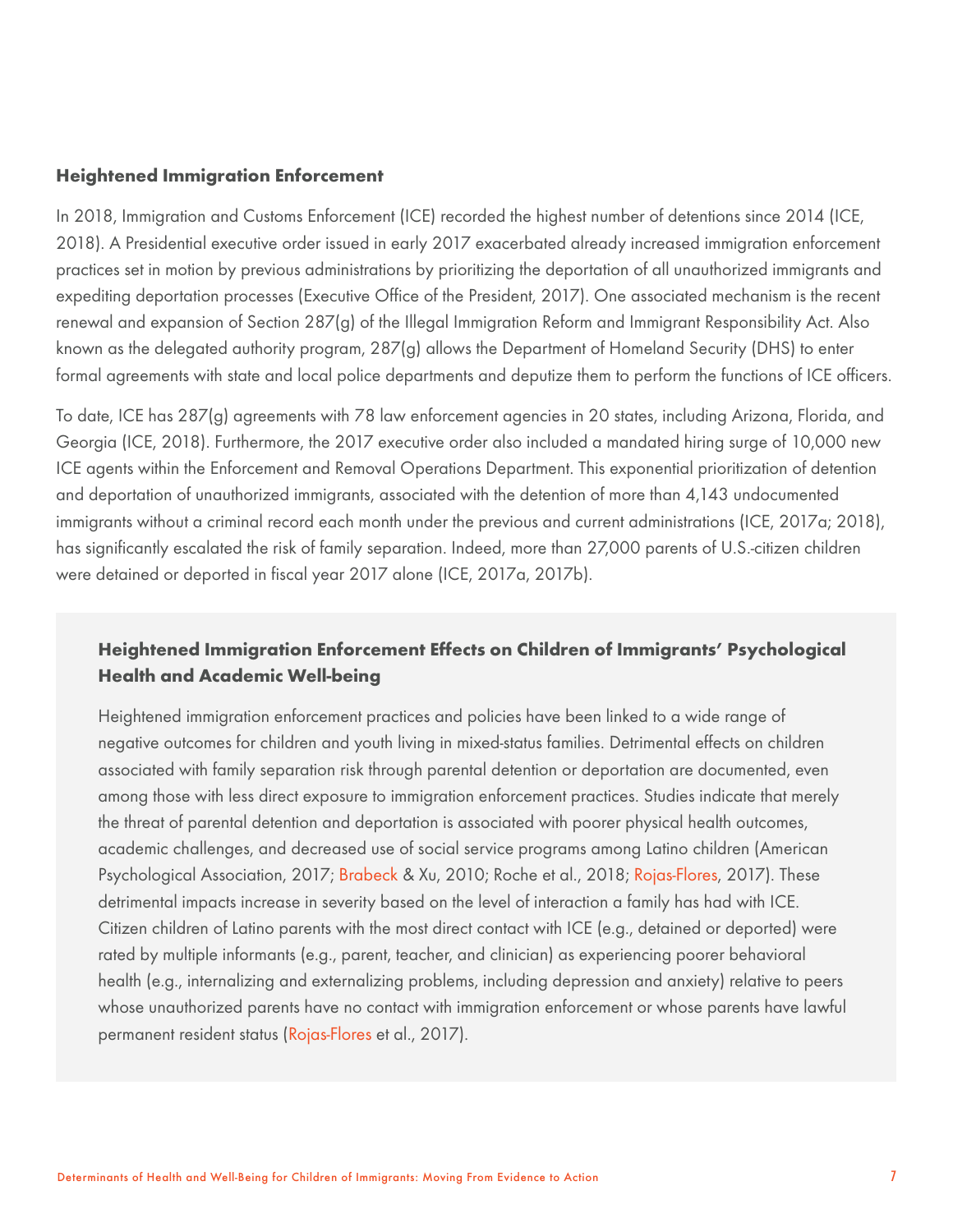Parental detentions—whether they result in deportation or not—have unintended adverse consequences, creating potentially traumatic experiences (e.g., witnessing arrest, detention, and deportation) for children with immigrant parents (Rojas-Flores et al., 2017; Bajaras-Gonzalez, Ayón, & Torres, 2018). Potentially traumatic events may lead to a diagnosis of PTSD, which has been documented among citizen children of detained and deported parents (Rojas-Flores et al., 2017). PTSD is a serious mental health problem and costly public health issue that has debilitating and long-lasting effects on child development and overall health (U.S. Department of Health & Human Services, 2003). Several YSP researchers have demonstrated that the traumatic experience of losing a parent to detention or deportation compounds reductions in child social functioning by hampering academic achievement (Mechure, Rojas-Flores, & Clements, 2019; Brabeck, Sibley, Taubin, & Murica, 2016) and diminishing children's overall sense of selfefficacy and self-esteem (Ayón & Becerra, 2013; Bajaras-Gonzalez et al., 2018).

Another unintended effect of parental detention and deportation on children of immigrants is increased foster care placement. More than 5,000 children of immigrants were placed into foster care in 2011, and it was estimated that tens of thousands more would enter the system over subsequent years (Wessler, 2011). When children are removed from their primary caregivers, federal, state, and local governments take on enormous financial and dependency responsibilities in an already flawed and racially inequitable system of care (Laub & Haskins, 2018). The average yearly cost to have a child in foster care is more than \$25,700 (National Council for Adoption, 2011), and the severe shortage of foster homes means these children will likely be placed in group homes, costing seven to 10 times more (AECF, 2015).

## **Public Charge Rule**

To better understand the socioeconomic causes of children of immigrants' physical, mental, and academic health inequities, it is crucial to consider the impact of policies. Exclusionary and restrictive social policies affect all children, particularly those living in vulnerable conditions, such as children in low-income, immigrant families, as well as their parents, families, and communities. An illustrative example of such policies is the recent revision of the public charge rule. On October 10, 2018, the current administration introduced a public charge policy proposal that would impact immigrant eligibility for obtaining lawful permanent resident (LPR) status, which is required to obtain citizenship. In essence, the revised public charge rule deems certain groups of immigrants who utilize public safety net services "burdens on American taxpayers," and therefore ineligible for LPR status (U.S. Department of Homeland Security, 2018a).

Despite much debate and public outcry due to the detrimental implications of this ruling on poor immigrants, the U.S. Department of Homeland Security officially released the final rule on August 14, 2019, (DHS, 2019) to go into effect on October 14, 2019. For the first time in U.S. history, the new changes to the public charge rule include participation in health, nutrition, and housing assistance programs as determinants of ineligibility (Orris, Lam, & Dervan, 2019).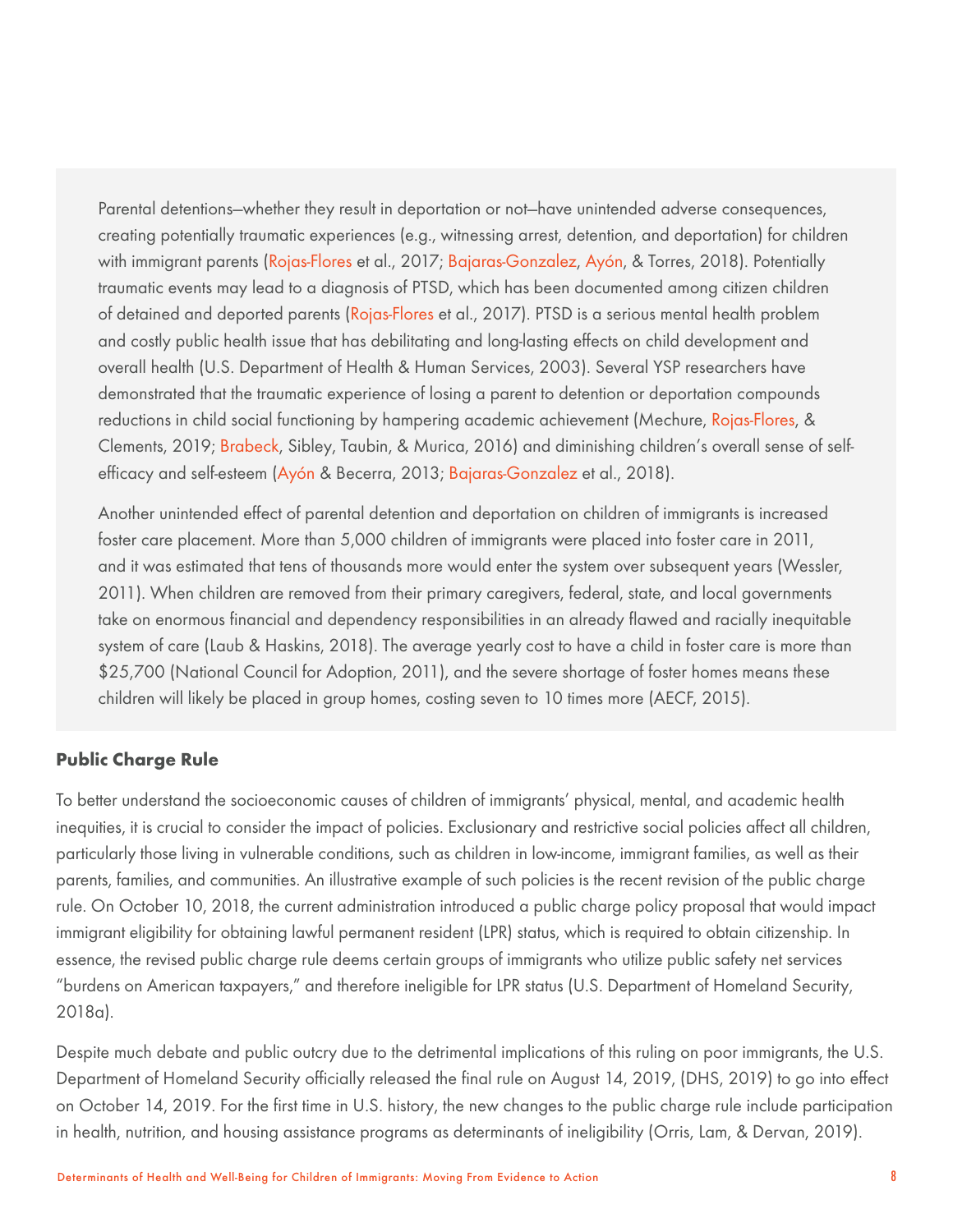Specific safety net programs that would be associated with ineligibility include those providing nutritional and health care assistance, such as the Supplemental Nutrition Assistance Program (SNAP or food stamps), Medicaid health coverage, the Housing Choice Voucher Program (often called "Section 8"), and federally subsidized housing assistance for rental subsidies and affordable housing (DHS, 2019).

The potential impacts of the public charge rule are far reaching, not only because it potentially restricts children of immigrants' access to services for basic needs, but because its prospective classifications penalize their parents in multiple ways. The prospective nature of the public charge means that regardless of actual resource utilization, immigrants can be classified a public charge threat if they have one or more "negative factors" assumed to make them more likely to access benefits. Negative factors include having an income below 125% of the federal poverty level (Artiga, Garfield, & Damico, 2018), not speaking English well, not having a high school diploma, and not being employed or enrolled in school (Capps et al., 2018). An estimated 47% of noncitizen immigrants may have at least one negative factor that would classify them as a public charge under the revised rule determinations (see Fig. 2; Batalova, Fox, & Greenberg, 2019). Notably, health care systems in states with large immigrant populations, such as California and New York, would be vastly affected by this new rule (see Fig. 2; Batalova, Fox, & Greenberg, 2019), as they will likely bear the cost of uncompensated care previously provided by federally funded public programs (Orris, Lam, & Dervan, 2019).

#### **FIGURE 2: SHARE OF NONCITIZENS WHOSE BENEFITS USE COULD BE CONSIDERED IN A PUBLIC-CHARGE DETERMINATION, UNITED STATES, CALIFORNIA, AND NEW YORK, (%), 2014-16.**  (Batalova, Fox, & Greenberg, 2019). Reprinted with permission from the Migration Policy Institute.



*Note: Cash benefits include Temporary Assistance for Needy Families (TANF) and Supplemental Security Income (SSI); noncash benefits include the Supplemental Nutrition Assistance Program (SNAP) and Medicaid.*

*Source: Migration Policy Institute (MPI) tabulation of U.S. Census Bureau pooled 2014-16 American Community Survey (ACS) data. <https://www.migrationpolicy.org/news/chilling-effects-us-public-charge-rule-commentary>*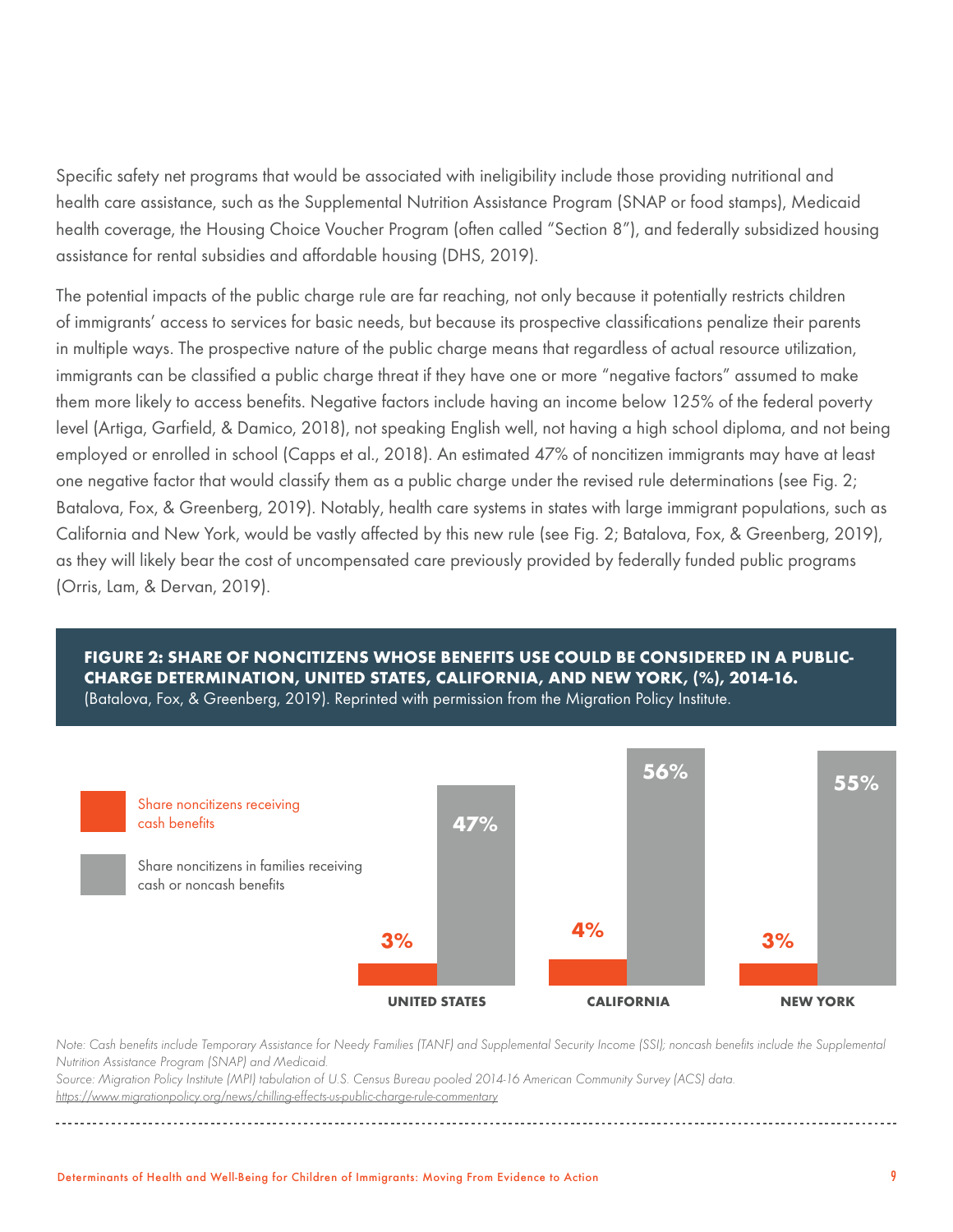In light of these upcoming safety net restrictions for certain groups of immigrants, it is widely expected that the public charge rule would continue to yield a chilling effect on the utilization of vital safety net programs by an estimated 23 million immigrant families (Batalova, Fox, & Greenberg, 2019). Eligible immigrants will likely choose not to enroll themselves and their eligible citizen children in essential, federally funded programs out of confusion and distrust of federal government agencies and to avoid jeopardizing their possibility of citizenship. Subsequent reductions in immigrant access to basic public safety net programs such as Medicaid will likely lead to mass Medicaid disenrollment, leaving eligible children without health coverage and preventive care services.

Although the new rule does exempt any immigrant who received benefits as a minor (under age 21), recent studies already document massive disenrollment from health, nutrition, and housing benefits by many adults in low-income, immigrant families who fear jeopardizing their immigration status (Batalova, Fox, & Greenberg, 2019; Bernstein, Gonzalez, Karpman, & Zuckerman, 2019; Capps, Greenberg, Fix, & Zong, 2018). It is estimated that between 2.1 million and 4.9 million Medicaid enrollees, including many U.S.-born citizen children of immigrants, will disenroll from these public health programs when the public charge rule takes effect (Artiga et al., 2018).

**The "chilling effects" of the public charge rule would likely result in millions of children in immigrant families discontinuing access to vital public health services, potentially leading to adverse health effects.**

Using the conceptual framework of the determinants of health, societal risk conditions are of special interest when attempting to elucidate contributors to maladaptive development in children of immigrants. On the basis of accumulated evidence, we identify key socioeconomic factors—chronic poverty, lack of health insurance, food insecurity, and unaffordable and substandard housing—and provide historical and evidence-based data to predict the additional negative

impact of the public charge rule on already existing health disparities for children of immigrants (Vargas & Ybarra, 2016; Vega, Rodríguez, & Gruskin, 2009).

Chronic Poverty. Growing up in poor households is well known to negatively impact child behavioral and physical health and development early in life (Brooks-Gunn & Duncan, 1997; Yoshikawa, Aber, & Beardslee, 2012) and across the lifespan (Gilman, Kawachi, Fitzmaurice, & Buca, 2003; Wadsworth, Raviv, Santiago, & Etter, 2011). Substantial evidence indicates that child poverty and chronic economic hardship are associated with poorer physical health (Shonkoff, Boyce, & McEwen, 2009), lower academic attainment (Sirin, 2005), and increased risk for serious behavioral and psychological problems in childhood, including internalizing and externalizing problems (Murdock, Zey, Cline, & Klineberg, 2010; Slopen, Fitzmaurice, Williams, & Gilman, 2010).

There are individual, relational, and institutional mechanisms through which sustained poverty adversely affects children's development (Yoshikawa et al., 2012). At the individual level, living in impoverished conditions may activate genetic processes associated with later disease development, and childhood awareness of hardship can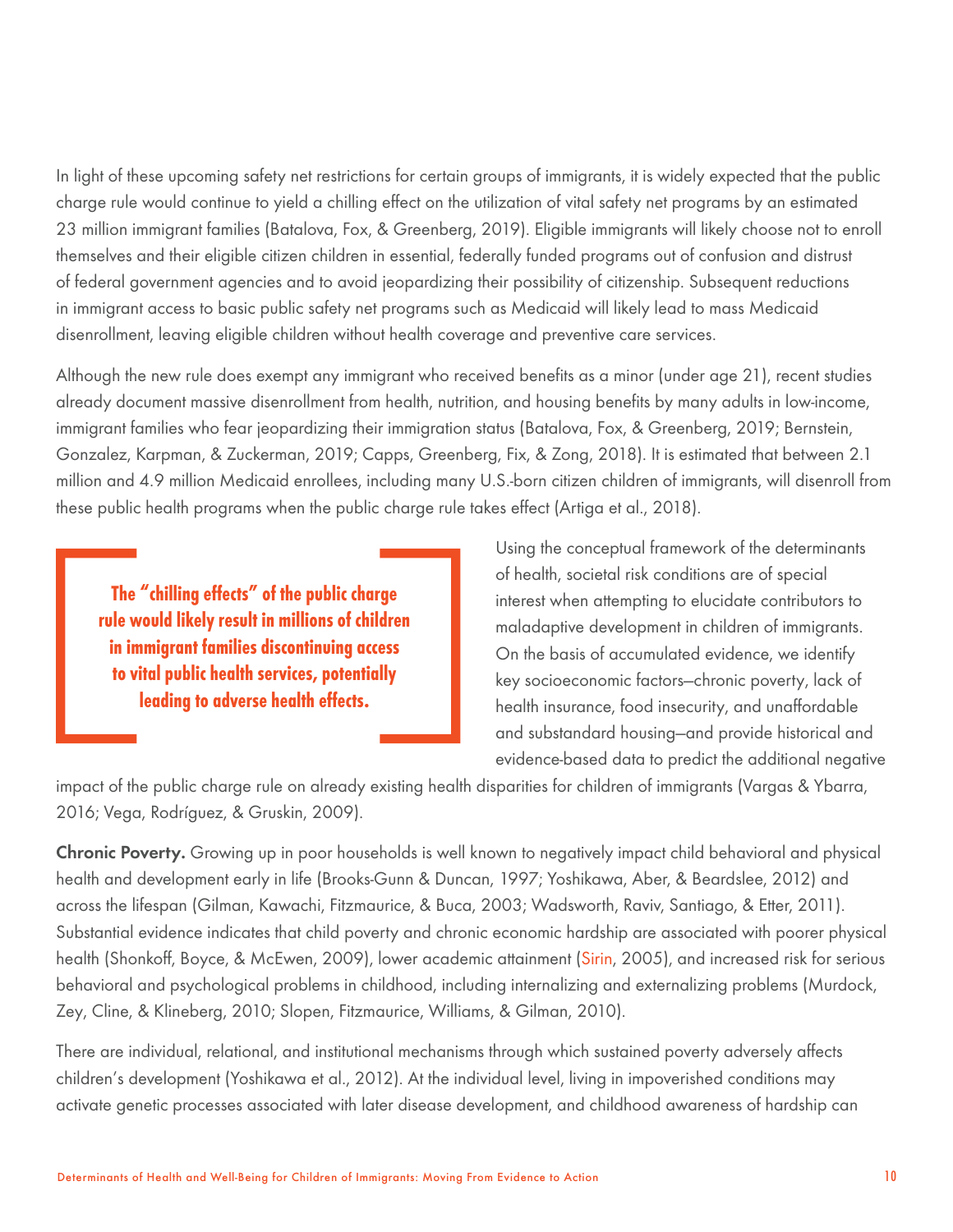psychologically impact well-being (Knudsen, Heckman, Cameron, & Shonkoff, 2006; Dashiff, DiMicco, Myers, & Sheppard, 2009). Similarly, economic hardship increases familial and parental stress and negatively impacts parental mental health, subsequently reducing the quality of parenting, parent-child relationships, and discipline practices (Conger & Elder, 1994; Dodge, Pettit, & Bates, 1994). At the institutional level, living in poverty is commonly associated with negative school climates (Brown, 2015), parental job instability and loss (Kalil, 2009), and neighborhood disadvantage (Kohen, Leventhal, Dahinten, & McIntosh, 2008), which increase childhood exposure to a gamut of physical and psychological risks (e.g., under-resourced communities, violence exposure, etc.). Exposure to an increasing number of risks and adverse experiences may have a synergistic effect that results in even greater maladaptive outcomes in children.

#### **Poverty Effects on Children of Immigrants**

Children of immigrants are disproportionally represented among those living in poverty (Murphey, Guzman, & Torres, 2014), making up an estimated 30% of our nation's total share of children of lowincome, immigrant families. (Children's Defense Fund, 2017). Emerging evidence, however, has proposed that precarious parental immigration status places children of immigrants at increased risk for a gamut of social, emotional, and psychological disadvantages above and beyond the ill effects of poverty and related risk factors (Rojas-Flores et al., 2017; Yoshikawa, Kholoptseva, & Suárez-Orozco, 2013).

Mixed-status families often experience a wide spectrum of stressors, including poverty, housing instability, and social isolation. Further, parents within these families often grapple with their own underemployment, low wages (Capps et al., 2005; Yoshikawa, 2011), discrimination, and social exclusion stressors (Ayón, 2015). Thus, with greater exposure to the risks of poverty, children of immigrants often fare worse than their peers in native families on a number of outcomes. In light of the heightened risk of family separation due to parental detention or deportation, the links between poverty, parent loss, and poor child health outcomes are also noteworthy. Emerging research has demonstrated that poverty, common among immigrant families, is synergistic with the loss of a parent (Putnam, Harris, & Putnam, 2013), often putting the child at high risk for some form of mental health problem.

The impact of chronic poverty among children of immigrants is evident across the lifespan similar to other poor children, and it is particularly detrimental in early childhood. Research shows that U.S.-born infants and toddlers of immigrants, all of whom are fully eligible for public assistance by citizen birthright, are more likely to experience economic hardship in their lifetime but less likely to receive the supports they are entitled to that could potentially help counteract the effects of poverty (Crosby & Hatfield, 2008; Yoshikawa, 2011). According to Yoshikawa (2011), the "policy paradox" here is that the same public service programs that legally exclude immigrant parents from benefits are the ones intended to help their underprivileged citizen children.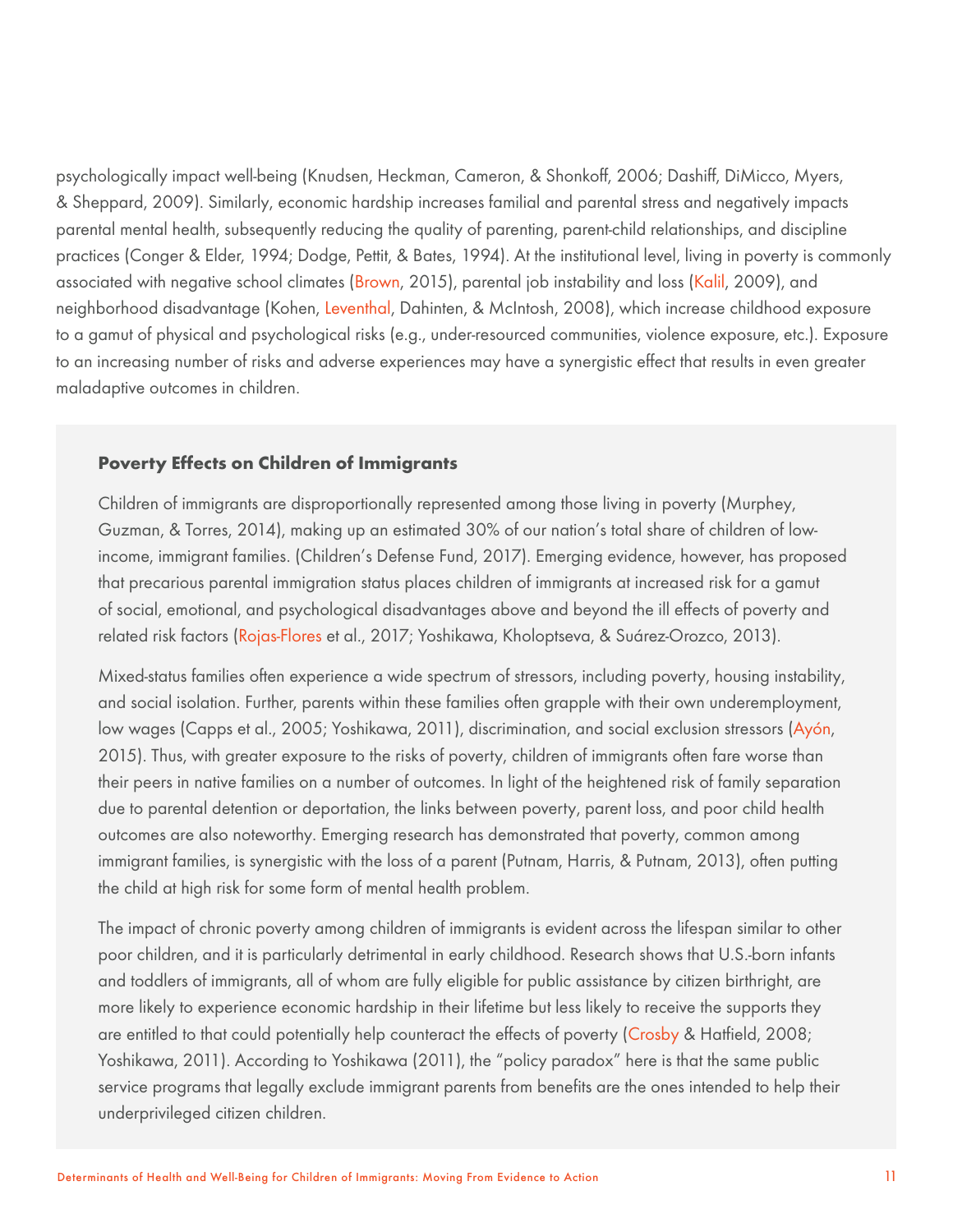Lack of health insurance. Evidence indicates that having health care coverage improves overall child health (Crosby & Hatfield, 2008) and increases access to and use of preventive services (Bronchetti, 2014; Shore & Ayón, 2018). Furthermore, having health insurance and access to a usual source of care results in better child academic outcomes, including better grades, fewer missed school days, and increased rates of graduation (Cohodes, Grossman, Kleiner, & Lovenheim, 2014). Despite our nation's progress in extending basic health coverage to children, primarily through Medicaid, the Children's Health Insurance Program (CHIP), and, most recently, the Affordable Care Act (ACA), there remain significant disparities in child health insurance coverage. There are an estimated 4.2 million children living without health care coverage (Kaiser Family Foundation, 2016). Health insurance disparities are evident for poor children when compared to middle-income children (Soylu, Elashkar, Aloudah, Ahmed, & Kitsantas, 2018). And these health disparities are replicated among children of immigrants relative to children in native families (Vargas & Ybarra, 2016; Vega et al., 2009) with almost half of uninsured children living in immigrant families in 2010 (Seiber, 2014).

## **Lack of Health Insurance Effects on Children of Immigrants**

Children's well-being and maternal health are intimately connected. Immigrant women are less likely to have any prenatal care or initiate early prenatal care (Cokkinides, 2001). The negative effects of underutilizing prenatal care among immigrants is exemplified by second-generation Black children of immigrants, primarily from Africa and the Caribbean, disproportionately experiencing adverse health outcomes at birth, including premature births, higher rates of low birth weights, and high mortality during the first year of life (Green, 2012). YSP scholar Green (2012) explains that Black immigrant mothers are the least likely of any group of mothers—native or foreign-born—to seek and initiate prenatal care, possibly due to a combination of discrimination, poverty, and immigrant ancestry, which may explain their adverse birth outcomes (Green, 2012). Similarly, findings from an earlier national sample of households suggest that welfare reform was associated with increased proportions of immigrant mothers without health insurance (Kaushal & Kaestner, 2005). Foundation scholar Kaushal and colleague (2005) concluded that the effects of welfare reform on children of immigrants are highly dependent upon maternal citizenship status.

Infancy and toddlerhood are likewise considered crucial and vulnerable developmental periods, when young children can be most impacted by poor health and lack of health care coverage. In a national sample of young children (Early Childhood Longitudinal Study-Birth Cohort, ECLS-B; Flanagan & West, 2004), despite all infants and toddlers being fully eligible for health care coverage as U.S. citizens, children in immigrant families were less likely to have health care coverage than children in native families. As previously discussed, lacking health insurance is associated with poorer health outcomes. In a study sponsored by the Foundation, Crosby & Hatfield (2008) reported that uninsured children of immigrants were more likely to be rated by their parents as being in fair or poor health at 9 months and 2 years of age. According to the researchers, accessing health insurance and other public service programs for these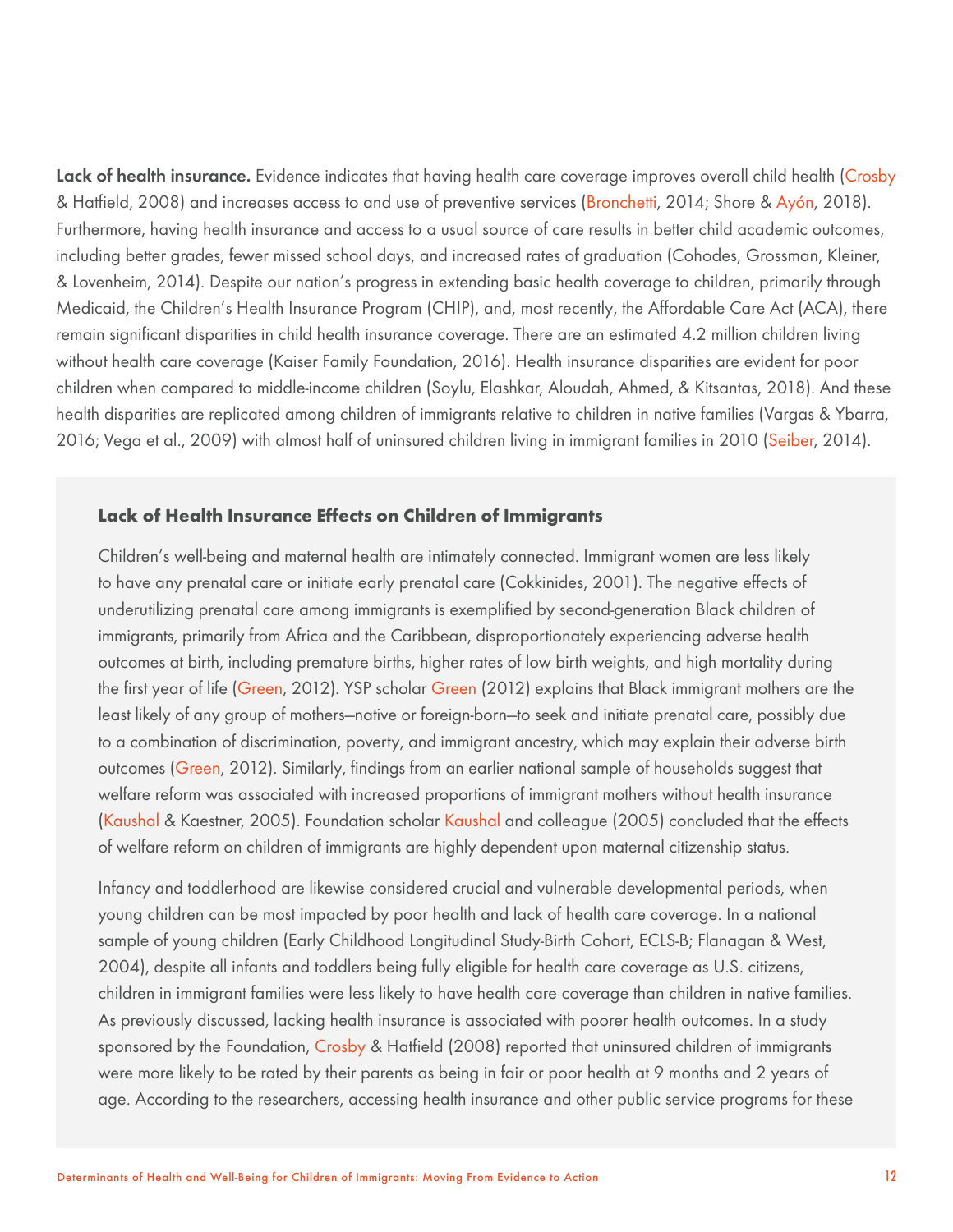infants and toddlers was dependent on parental immigration status and the state's accessibility options (Crosby & Hatfield, 2008).

The detrimental effects associated with lack of health insurance were similarly documented among preschool children of immigrants who left the welfare system between 1995 and 1999. Findings by the Foundation's scholars, Kalil and Crosby (2012), indicate that compared to peers from native families who left the welfare system and peers in immigrant families who continued to receive public assistance, children of immigrants who discontinued welfare enrollment suffered substantial declines in their physical health over time. Specifically, per mother report, they were significantly more likely to be in fair or poor health and visit the emergency department, as well as somewhat more likely to have experienced frequent acute illness, such as colds, flu, sinusitis, sore throat, bronchitis, and very bad cough (Kalil & Crosby, 2012).

National samples of older second-generation immigrant children also indicate that loss of coverage is associated with poorer health ratings, including chronic illness and hospitalizations (Crosby & Hatfield, 2008). School-age children without insurance are less likely to have visited a primary care physician in the span of a year and more likely to have visited the emergency department at least once in the past year (Bronchetti, 2014). Public insurance eligibility, on the other hand, is associated with utilization of more preventative health

**Children of immigrants' service utilization and access to care are negatively impacted by their parents' immigration status.**

care and decreases in costly emergency care for children in immigrant families (Bronchetti, 2014).

Emerging research seems to indicate that federal and state sociopolitical factors contribute to the consistent lag in health coverage for children of low-income, immigrant families. There is increased variation across states in Medicaid enrollment and covered services for potential recipients who are immigrants (Rodríguez et al. 2015). Groundbreaking research by YSP scholar Seiber (2013) indicates that in 2010, there were state-fixed Medicaid enrollment disparities between citizen children with immigrant parents compared to children with nonimmigrant parents. Specifically, state-fixed effects indicate that there are larger enrollment differences between children of immigrant parents compared to children of nonimmigrant parents in certain states. These state-fixed effects reached up to 20% in traditional destinations (e.g., Texas, New York, Nevada, and Massachusetts) and new destination states (e.g., Utah, Arkansas, North Dakota, and Georgia).

For instance, a Medicaid-eligible immigrant child in Hawaii and Massachusetts was just as likely to enroll in Medicaid as a child with native-born parents. In contrast, 32% of Medicaid-eligible immigrant children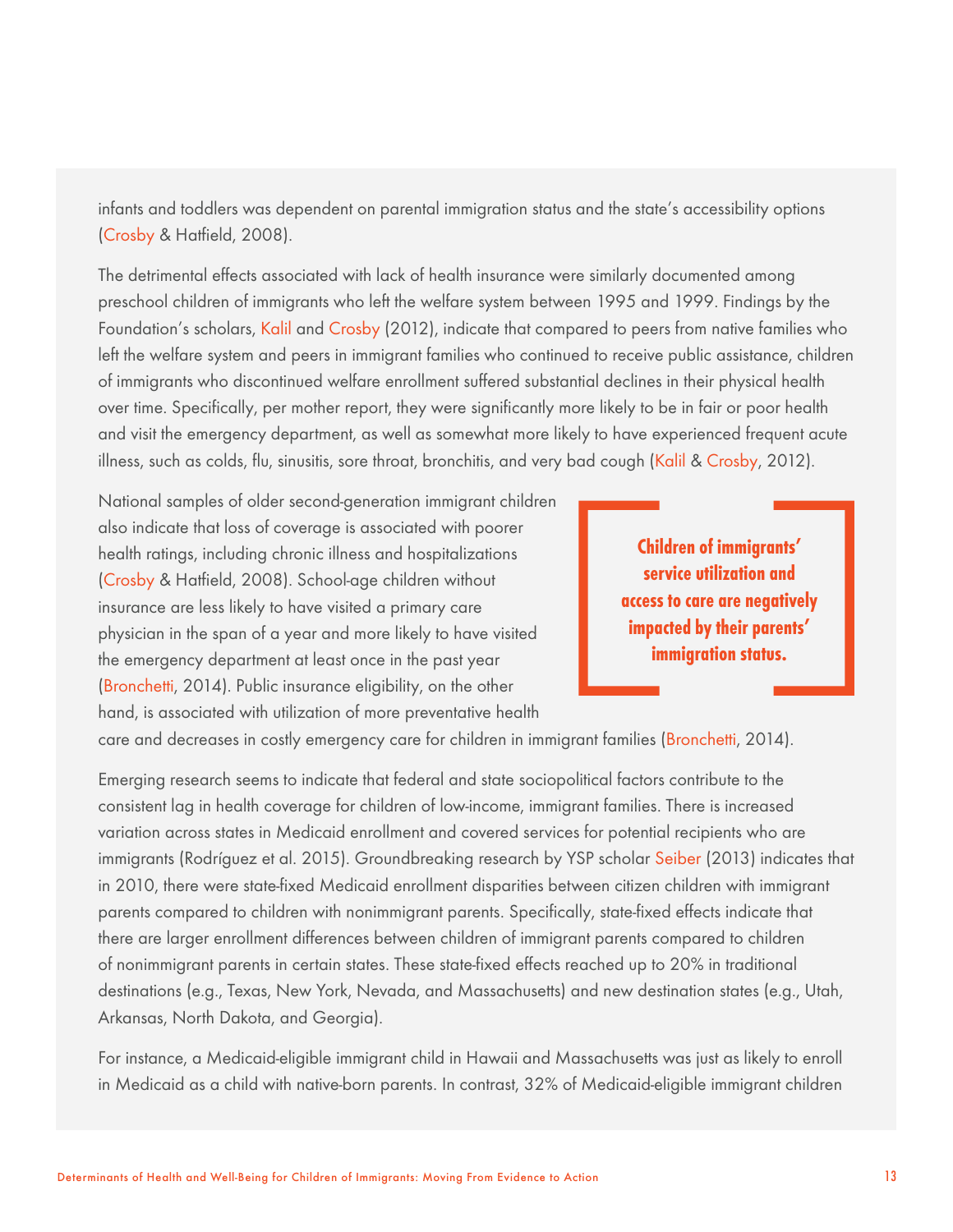in Utah remain uninsured, compared to 12% of Medicaid eligible children in native families. Notably, some states curtail immigrant families from securing some form of health insurance by creating increasingly complex enrollment procedures that contribute to misunderstandings of eligibility and government distrust (Johnson, Padilla, & Votruba-Drzal, 2017; Rodríguez et al., 2015).

As mentioned earlier, it is anticipated that between 2.1 million and 4.9 million noncitizens without LPR status and members of mixed-status families with U.S.-born children will disenroll from Medicaid and CHIP once the public charge rule goes into effect in October, 2019 (Artiga et al., 2018). A substantial body of research predicts worse child developmental outcomes associated with decreased participation in Medicaid and the Temporary Assistance for Needy Families (TANF) program among immigrants in mixedstatus families.

Food insecurity. Food insecurity involves limited ability to acquire nutritionally adequate and safe foods in a socially acceptable manner or uncertainty about doing so (National Research Council, 2006). Over the years, YSP scholars have consistently documented that food insecurity is associated with poor cognitive and psychosocial development in children (Gee, 2018; Kimbro & Denney, 2015). Food insecurity is associated with worse performance in math, science, and reading (Alaimo, Olson, & Frongillo, 2001); loss of school days due to illness; repetition of grade levels (Murphy et al., 1998); and reduced school engagement (Ashiabi, 2005) relative to children who are food secure.

Although food insecurity rates in the United States—one of the wealthiest nations in the world—have been declining over the years, there are still more than 6.5 million children living in food insecure households at any given moment (United States Department of Agriculture, 2017). Notably, rates of food insecurity are significantly higher than the national average for Black- and Hispanic-headed households, as well as for those with incomes at or below the federal poverty line (Coleman-Jensen, Gregory, & Singh, 2014). There is also emerging evidence of pervasive disparities by nativity status of parents, indicating that foreign-born parents and possibly unauthorized-parent households are significantly more affected by food insecurity (Kalil & Chen, 2008).

Food insecurity affects development across the lifespan, with synergistic consequences accumulating over time. Experiencing food insecurity in early childhood is particularly detrimental given the sheer amount of growth and the critical cognitive development occurring at this stage. The experience of malnutrition and food insecurity in early childhood is associated with short- and long-term detrimental health and nutrition outcomes, as well as maladaptive behavioral outcomes (Gee, 2018; Kimbro & Denney, 2015; Rose-Jacobs et al., 2008). Sponsored by the Foundation, Kimbro and Denney's (2015) research with a national sample of poor school-age children also demonstrates that the ill effects of food insecurity extend beyond overall child physical and behavioral health and impact academic achievement. Among adolescents, Potochnick, Perreira, and colleagues (2018) report that food insecure Latino youth experienced greater rates of obesity, mental health challenges (depression and anxiety), and acculturative stress compared to food secure counterparts.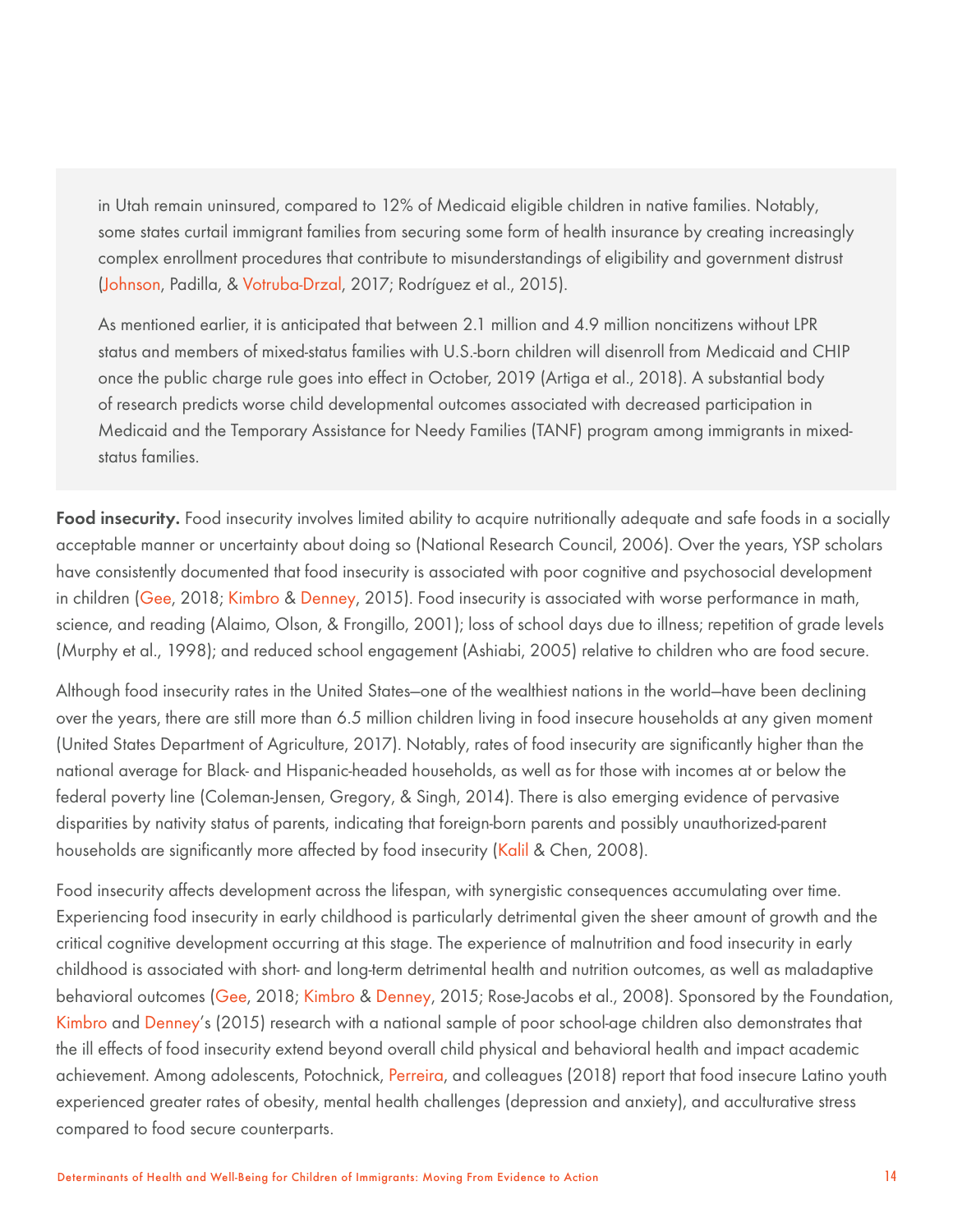#### **Food Insecurity Effects on Children of Immigrants**

Many children of immigrants who come from poor homes bear the brunt of food insecurity. About a decade ago, YSP scholar Kalil and colleague reported that documented levels of food insecurity were

twice as high for children of noncitizen mothers compared to children of native-born mothers (Kalil & Chen, 2008). Most recently, using a national sample of 12,800 children from the Early Childhood Longitudinal Kindergarten Class of 2010–2011 (ECLS-K), YSP scholars Denney and Kimbro and colleague Sharp (2018) reported that children in food insecure homes were more likely to have a foreign-born parent and identify as having Hispanic or Black ancestries. Researchers

**"Broader food insecurity statistics often mask what is happening with important subgroups. For example, roughly one quarter of undocumented immigrant households are food insecure and rates are higher for those headed by females"**  — Dr. Justin Denney (YSP scholar)

postulate that the over-representation of foreign-born parents in food insecure homes may be due to family ineligibility, precarious immigration status, and familial belief of ineligibility for public benefit programs (Denney et al., 2018; Yoshikawa, 2011).

From a social determinants of health perspective, food insecurity affects children directly and indirectly. It can compromise parents' emotional health and, in turn, influence the well-being of their children (Gee & Asim, 2018; Gershoff, Aber, Raver, & Lennon, 2007). Using a large nationally representative sample of kindergarten classrooms, YSP scholar Gee and colleague Asim (2018) demonstrated that a form of parental stress coined "parenting aggravation" that is associated with food insecurity negatively impacted children's attentiveness and self-control, important executive functions for children's behavioral development. With regard to health-related behaviors, research conducted by Foundation scholars suggests that experiences of parental food insecurity are associated with maladaptive feeding practices that are linked to unhealthy childhood diets among Chinese immigrants in the United States (Cheah & Van Hook, 2012; Zhou, Cheah, Li, Liu, & Sun, 2017).

YSP scholar Denney highlights the importance of understanding the impact of food insecurity beyond individuals and families, including neighborhoods and communities. Specifically, Denney, Kimbro & Sharp (2018) postulate that a mismatch between a family's socioeconomic conditions and neighborhood socioeconomic conditions could result in a higher likelihood of food insecurity. Denney and colleagues (2018) provide evidence that for Latina immigrant mothers food insecurity in neighborhoods where they perceive few connections and little social cohesion was high. Conversely, the probability of food insecurity was low among Latina immigrant mothers in neighborhoods where connections and social cohesion were very high.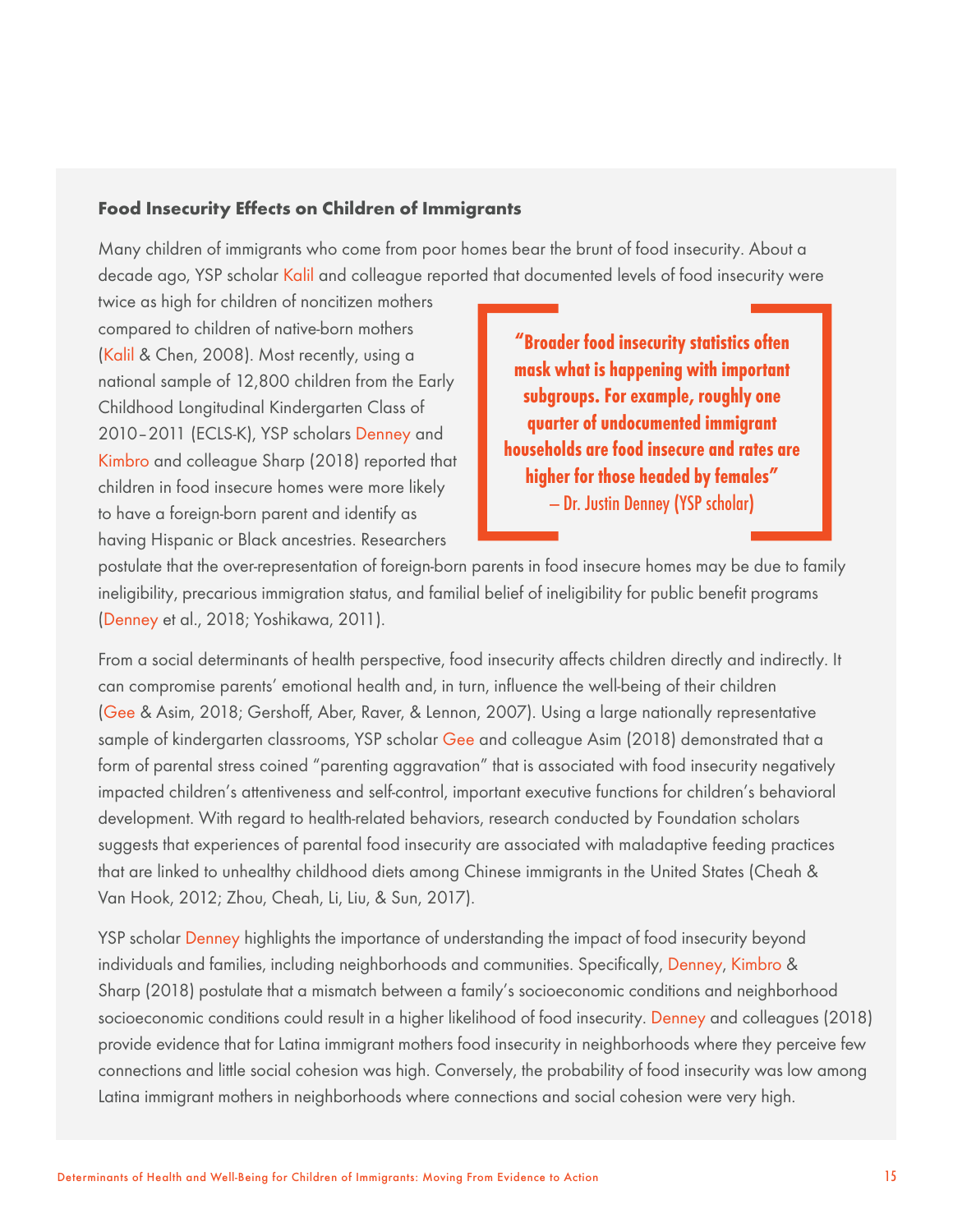Unaffordable and substandard housing. According to the determinants of health model, the nature and quality of the places where children live, play, and learn can impact their health and development. Thus, it is not surprising that substandard housing and the experience of housing insecurity negatively affect children's health, growth, and development (Kushel, Gupta, Gee, & Haas, 2006; Ma, Gee, & Kushel, 2008). Crowded housing is associated with increased child psychological distress, increased likelihood of behavioral problems at school, and decreased academic achievement (Evans, Lepore, Sheiwal, & Palsane, 1998). Similarly, substandard housing is associated with harmful physiological reactions, such as high blood pressure (Evans et al., 1998; Yoshikawa & Kalil, 2011), respiratory conditions, increased exposure to infectious disease (Cardoso, de Goes Siqueira, Alves, & D'Angelo, 2004), risk of childhood injury (Delgado et al., 2002), and exposure to lead paint and other environmental toxins (Hendryx & Luo, 2018). Furthermore, research by Foundation scholars has demonstrated that living in an impoverished neighborhood is associated with increased negative social, emotional, and behavioral outcomes among children and adolescents (Crosby & Hatfield, 2008; Kalil & Crosby, 2012; Leventhal, Dupere, & Shuey, 2015). For example, living in poor neighborhoods is associated with the increased likelihood of being exposed to violence and danger as a child (Popkin, Leventhal, & Weismann, 2010).

#### **Housing Insecurity Effects on Children of Immigrants**

Children of immigrants are overrepresented in disadvantaged neighborhoods (Leventhal, Xue, & Brooks-Gunn, 2006). Limited financial means and resources often force immigrant families to live in disadvantaged neighborhoods (Leventhal et al., 2015). Yet even within impoverished neighborhoods, housing prices can be unaffordable for families whose employment options are limited or whose compensation is below the minimum wage. YSP scholar Crosby and Hatfield (2008) demonstrated that immigrant parents are less likely to receive housing assistance at any time during their citizen child's early years. Notably, even when the housing assistance is received, it is often inadequate or short term, lasting only three to four months (Chaudry et al., 2010). Most recently, at the height of a nationwide affordable housing crisis, the Department of Housing and Urban Development (HUD) proposed a rule (HUD, 2019) prohibiting mixed immigration status families from living in subsidized housing. If passed, this rule will threaten more than 55,000 U.S.-born citizen children of immigrants with eviction. Furthermore, it is worth noting that children of immigrants often live in neighborhoods impacted by marginalization and exclusionary policies, including excessive home and workplace immigration-related raids and racial profiling (Ayón, 2015).

Housing security among children of immigrants is often further compromised if their parents are unauthorized immigrants. Even when immigrant parents are able to secure housing, many children of immigrants ultimately experience housing insecurity when the working parent is detained, deported, or released but prohibited from working. In a qualitative study documenting the impact of immigration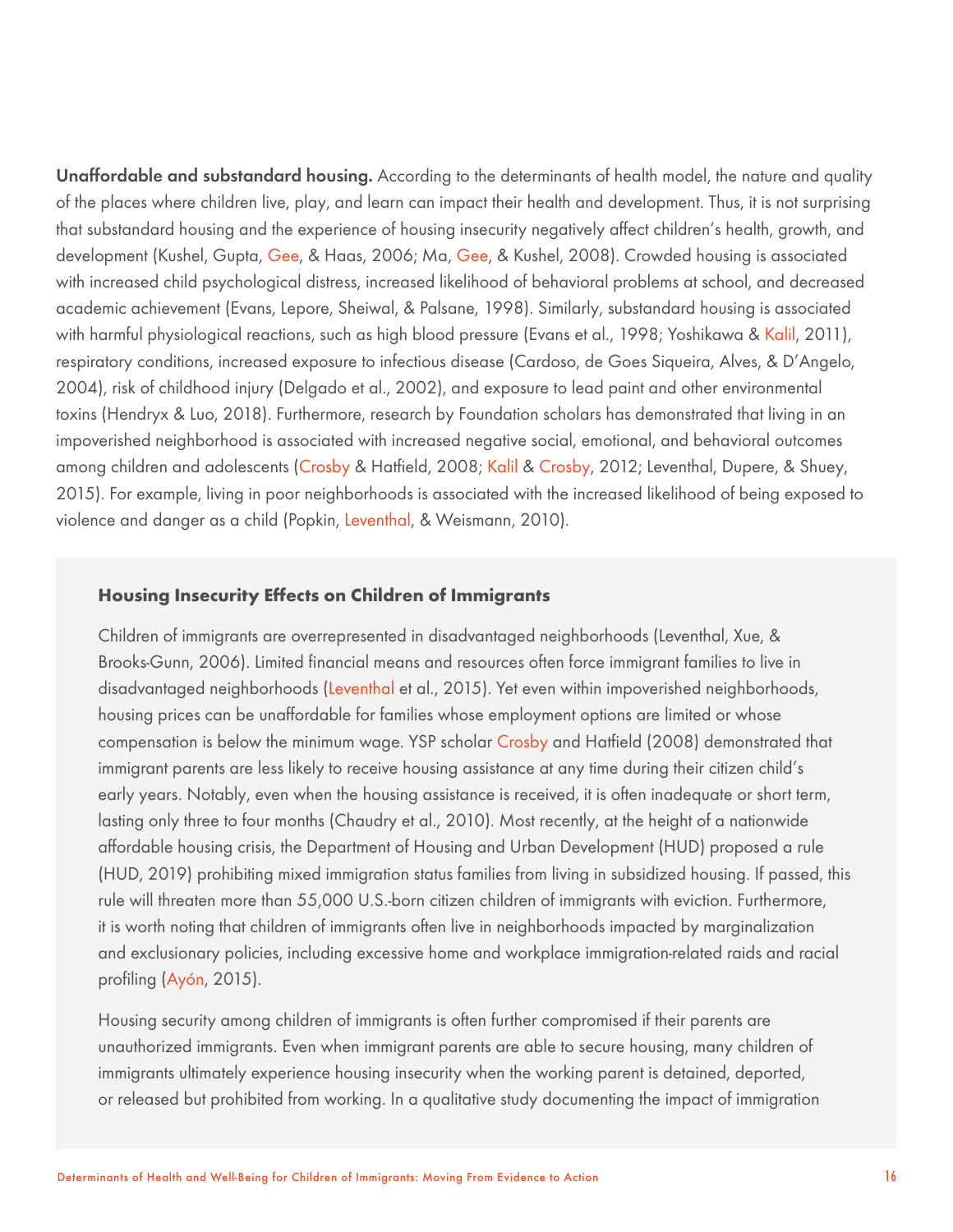enforcement on immigrant communities across six states in the United States, Chaudry and colleagues (2010) describe how mixed-status families often had to move in with relatives to save on housing costs after the breadwinner was detained or deported, or they were asked to move out due to landlords' fear of immigration enforcement. In this study, several heads of household who were detained for various lengths of time also lost their homes after being apprehended. Research conducted by Foundation scholars indicates that parental detention and deportation is associated with frequent housing moves, which appear to be linked to children's poor mental health outcomes (Dreby, 2012; Rojas-Flores, 2017), suggesting concerning accumulation of risks among this vulnerable group of citizen children.

# **III. Actionable Research and Policy Recommendations**

Improving the social and economic conditions that have a direct and indirect impact on children's development particularly vulnerable children, such as children in low-income, immigrant families—cannot be achieved by one sector of society. Complex, multidimensional social problems require multidisciplinary solutions and investment from all sectors of society. Efforts to protect the well-being of children in low-income, immigrant families must be woven into multilayered national efforts, and all members of children's ecological domains—family, neighbors, and policymakers (Bronfenbrenner, 1977; Cicchetti & Lynch, 1993)—should acknowledge their role and be given proactive guidelines that are evidence-based and developmentally minded. Our review of the Young Scholars Program past and continuing research identifies opportunities for action in public policy, family, school, and neighborhood domains. Therefore, we encourage policymakers and policy advocates to consider and implement the following policy recommendations in order to move from evidence to action.

## **Retain and Promote Universal Public Safety Net Policies**

Our nation must replace exclusionary policies that foster child health inequities with inclusionary policies that prioritize the best interests of our young generation of children of immigrants. Emerging Young Scholar's research highlights the need to shift towards a universal public safety net and promote public policies that improve access to health care and housing and offer funding for nutritional programs for all children—regardless of their ancestry or their parents' legal immigration status (e.g., Bronchetti, 2014; Perreira & Pedroza, 2019). While child-focused interventions draw from public tax monies, it is important to keep in mind that the prosperity of the nation hinges on the successful development of all children. Innovative strategies to ensure the well-being of children of immigrants based on our knowledge of the social determinants of health may include the following: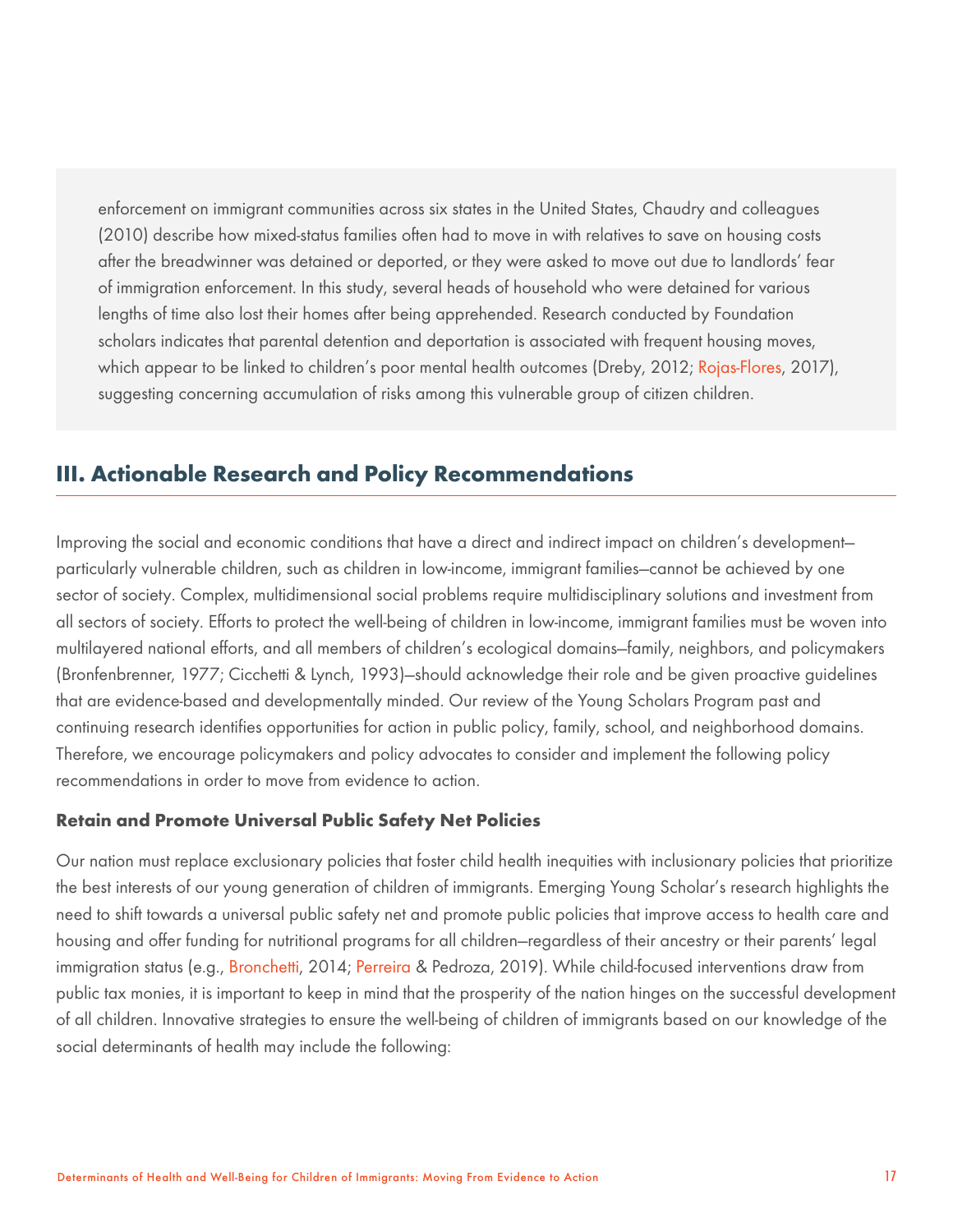**Complex, multidimensional social problems require multidisciplinary solutions. Protecting children in lowincome, immigrant families requires investment from all sectors of our society.**

*Promote national awareness of the impact of social determinants of health on child development, particularly among vulnerable groups of children. Children in immigrant families are more likely than children in native-born families to face a number of risk factors for poor developmental outcomes, including higher poverty rates and food and housing insecurity. There is substantial evidence indicating* 

*that public safety net programs positively affect the social determinants of health for children in lowincome, immigrant families by improving access to services that promote good health and encourage successful development. Embracing a social determinants of health perspective can guide constituents, policymakers, and the public when developing and evaluating the impact of new social policies (e.g., the public charge rule) and old public policies (e.g., welfare reform) that ultimately impact the wellbeing of all children. A social determinants of health approach can help anticipate and mitigate the unintended negative consequences of social policies (e.g., increased food and housing insecurity, poverty rates) among vulnerable populations, including children of immigrants.*

*Protect the health of children of immigrants by reducing disparities in state and local policies. Health care coverage should be consistent (e.g., programs offered, income cutoffs, enrollment procedures, etc.) across the nation in order to reduce confusion and facilitate enrollment. Although there are some states in the nation (California, Illinois, Washington, District of Columbia, New York, and Massachusetts) with near zero differences in predicted uninsured rates for citizen children with immigrant parents compared to those with nonimmigrant parents, the majority of states have significantly low enrollment of citizen children of immigrants (Seiber, 2013; Rodríguez, Young, & Wallace, 2015). A number of states, including Texas, Florida, and Georgia, elected not to take the Children's Health Insurance Program Reauthorization Act's (CHIPRA) 214 option and, accordingly, do not offer coverage to certain classes of immigrant youth (e.g., LPRs, children with pending asylum applications, children with temporary immigration status) until they have resided in the country for five years. As YSP scholar Bronchetti (2014) argues, securing coverage for the health and well-being of all children in low-income, immigrant families will likely reduce state-level emergency care costs, allow parents to divert their funds towards other goods such as nutritious foods, and yield improvements in overall health outcomes.*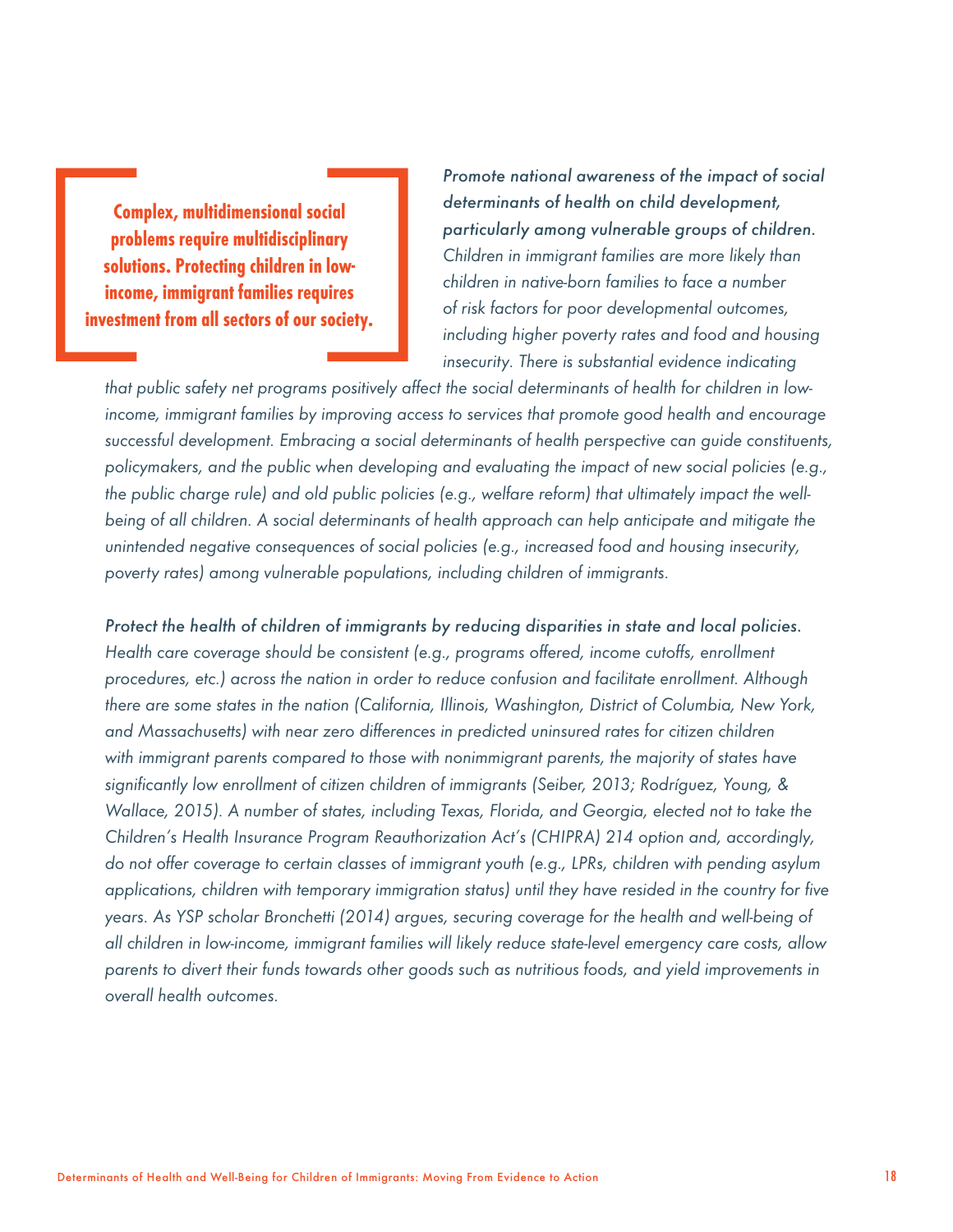The following are recommendations for the immediate environments in which children live, play, and learn. These recommendations are also informed by multidisciplinary research on children of immigrants conducted by the Foundation's Young Scholars.

#### **Support Immigrant Parents and Reduce Stress in Mixed-Status Families**

Caregiving is shaped by larger social forces, including marginalization, discrimination (Ayón, 2015; Barajas-Gonzalez et al., 2018), poverty (Yoshikawa et al., 2012), and, most recently, heightened immigration enforcement (Roche et al., 2018) and anti-immigrant climates (Barajas-Gonzalez et al., 2018). Non, Leon-Perez, Glass, Kelly, & Garrison's (2017) Foundation-funded research with Mexican-born immigrant mothers suggests that maternal stress impacts balancing work and family, creates limited freedom and mobility, reduces social networks, and is associated with the transmission of anxiety and fear to children. In fact, mounting evidence indicates that caregivers' own emotional health or stress has immediate and long-term effects on children's health (Gee & Asim, 2018; Grzywacz, Arcury, Trejoy, & Quandt, 2016). Research demonstrates that providing protection from deportation has significant positive effects on the well-being of citizen children of immigrants. Children whose parents were provided protection from deportation through DACA, for example, experienced noteworthy positive physical and mental health effects (Hainmueller et al., 2017). Accordingly, as a nation that cares for its children, we must also support immigrant parents and mixed-status families who are experiencing heightened levels of stress associated with immigration enforcement and discriminatory climates. Therefore, we recommend the following:

*Offer preventive and compensatory interventions aimed at reducing immigrant parents' stress. Efforts designed to curtail caregiver's stress can help reduce the associated physical and mental health consequences of chronic and toxic stress experienced not only by the primary caregiver, but also by their offspring. Creating "safe spaces" within the community for immigrant parents to share their experiences (Non et al., 2017) and fostering increased safe and open communication between immigrant parents and community/local police are strategies that could potentially defuse stress associated with immigration-related fears (Hacker et al., 2011). Furthermore, providing traumainformed services (Rojas-Flores, 2017) and wellness preventive interventions, such as mindfulness interventions for children of immigrants (Fung, Guo, Jin, Bear, & Lau, 2016) and their parents in multiple settings such as schools, faith-based centers, and clinics, have been demonstrated to be feasible, lowcost, and effective strategies for mitigating stress.*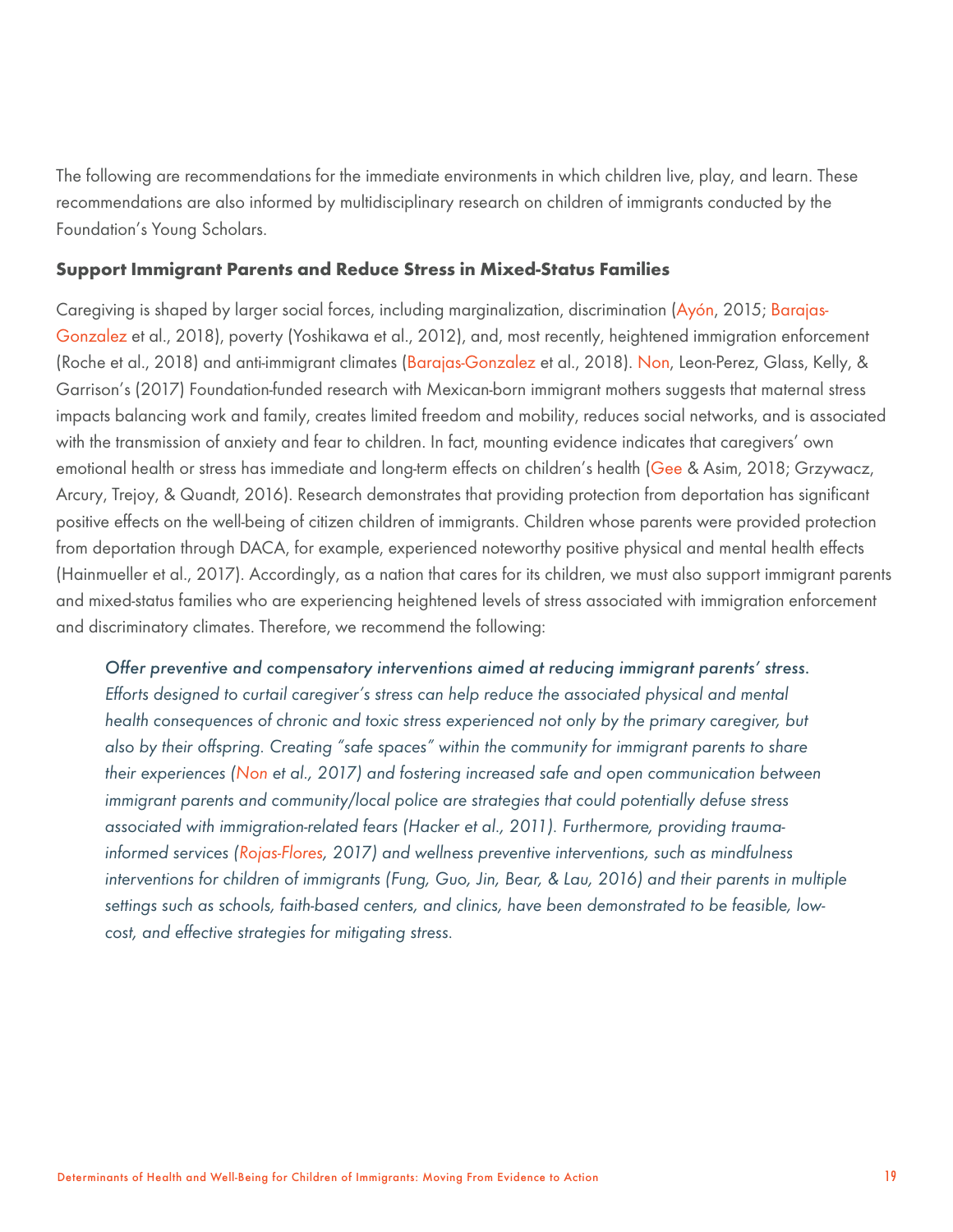## **Support and Train Teachers and Schools on How to Best Support Children of Immigrants**

Schools are important institutions where children spend a significant amount of their time. They have the potential of offering children in low-income, immigrant families access to additional caring adult support and preventive interventions that foster resilience and a sense of belonging. In light of the complex social factors that are impacting children of immigrants, we recommend breaking down barriers to engagement and integration of immigrants' children in school by:

Investing in teachers. In addition to promoting academic development in the classroom, teachers frequently play an integral and multifaceted role in mitigating the effects of social exclusion in their communities by acting as educators, mentors, counselors, advocates, and role models for the next generation of citizens. Therefore, we recommend these actions:

*In pre-service and in-service training programs for early childhood educators, give more emphasis to immigration, bilingual and English as a second language (ESL) certification, and strategies designed to increase teacher-parent connections. Foundation scholar Adair (2015) recommends that teachers be provided with rigorous training in early childhood pedagogy and the opportunity to pursue specialization to tailor these methodologies, specifically for working with dual language and ESL learners and their caregivers.* 

*In most states, both general teaching certifications and optional bilingual/ESL certification lack emphasis and adequate training on early childhood education (Adair, 2015; Johnson, Padilla, & Votruba-Drzal, 2017). As a result, teachers have minimal knowledge of the most effective strategies for teaching at earlier developmental stages when working with immigrant families (Tobin, Arzubiaga, & Adair, 2013). Similarly, teachers are often poorly equipped to support children's language development and communicate with immigrant families in their native tongue during particularly pivotal early elementary school years (Tang, Dearing, & Weiss, 2012). Thus, it is important to enhance multicultural teacher preparation programs and prioritize the hiring and retention of bilingual and minority educators and administrators. YSP scholars argue that the availability of non-English speaking and diverse early childhood care providers improves the likelihood that parents will enroll their children in early childhood education (Johnson, Padilla, & Votruba-Drzal, 2017), which has been associated with improved developmental outcomes. Research has also demonstrated that family involvement is greater for children who have bilingual teachers, which subsequently predicts improvements in literacy outcomes (Tang et al., 2012) and parent engagement (Lasky, 2000).*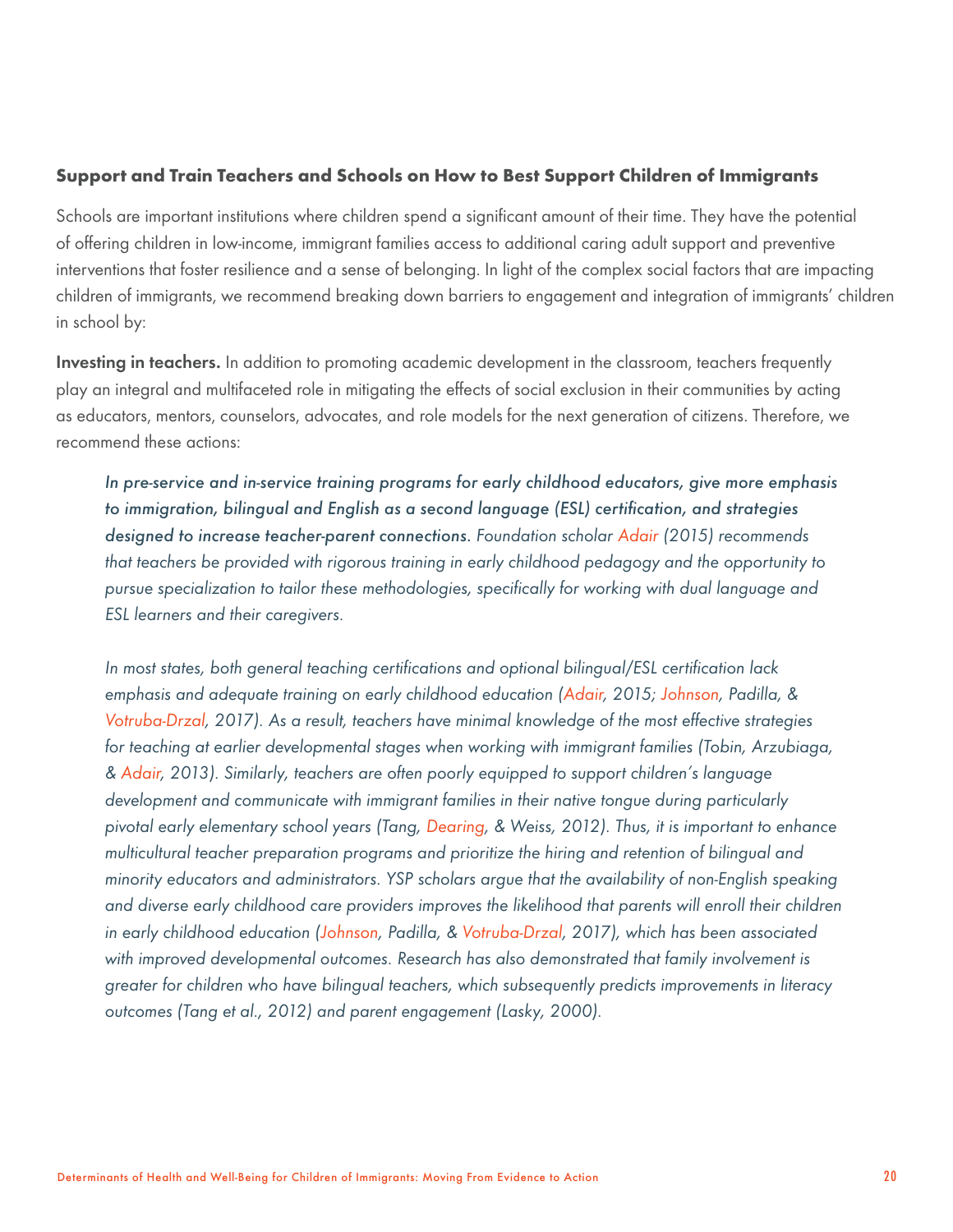Promoting inclusionary school strategies and policies. Children's health is associated with educational attainment (Basch, 2010; Bradley & Green, 2013; Center for Disease Control and Prevention, 2014). Therefore, we recommend doing the following:

*Institute campaigns and interventions designed to prevent discrimination of immigrants within schools. In order to capitalize on the strengths children in low-income, immigrant families and their*  families bring to schools, Foundation-funded researchers provide compelling evidence suggesting that *schools must be more intentional about interrupting institutional discrimination through inclusionary and culturally sensitive assessment procedures, policies, and classroom procedures (Adair, 2014; Brown*, *2015). YSP scholars Ayón (2015) and Brown (2015) argue that schools must carefully monitor student interactions to deter and address peer-level discrimination. Furthermore, school staff would benefit from receiving training about the processes that contribute to discrimination, its associated consequences, and how best to support immigrant families in a nondiscriminatory fashion (Ayón, 2015). Forthcoming research by Foundation-funded scholar Barajas-Gonzalez (2019) highlights key strategies for*  teachers striving to foster welcoming schools and classrooms for children of immigrants in the current *sociopolitical climate.*

Investing in parent-school partnerships. Immigrant parents value family-school partnerships and view themselves as integral to the education of their children (Crosnoe & Ansari, 2015). However, while they tend to actively participate in their children's education outside of school, immigrant parents are often less present in school-based activities due to a history of opposition from schools and feelings of discomfort (Crosnoe & Kalil, 2010). To position immigrant parents as resources in their children's academic success, we recommend these actions:

*Invest in and establish innovative strategies to foster family-school connection and parent-teacher investment using a multitargeted and multipronged approach that includes children, parents, and teachers. Familiarizing immigrant parents with the education system and supporting positive parenting and involvement are important in promoting immigrant integration and supporting children of immigrants' well-being.*

*YSP scholar Knotek and colleague's (Knotek & Sánchez, 2017) Madres para Niños program is a good illustration of how communication between immigrant parents and school administrations allows for collaborative, student-driven problem-solving and empowerment of mothers as equal partners and valued experts. The involvement of fathers is equally important and necessary, as demonstrated by a home-visiting and father-focused video-coaching program with low-income Mexican-American fathers of young children (Schindler, 2019). Other examples of effective interventions include the multipronged interventions in schools with relatively large populations of first-generation immigrant students designed*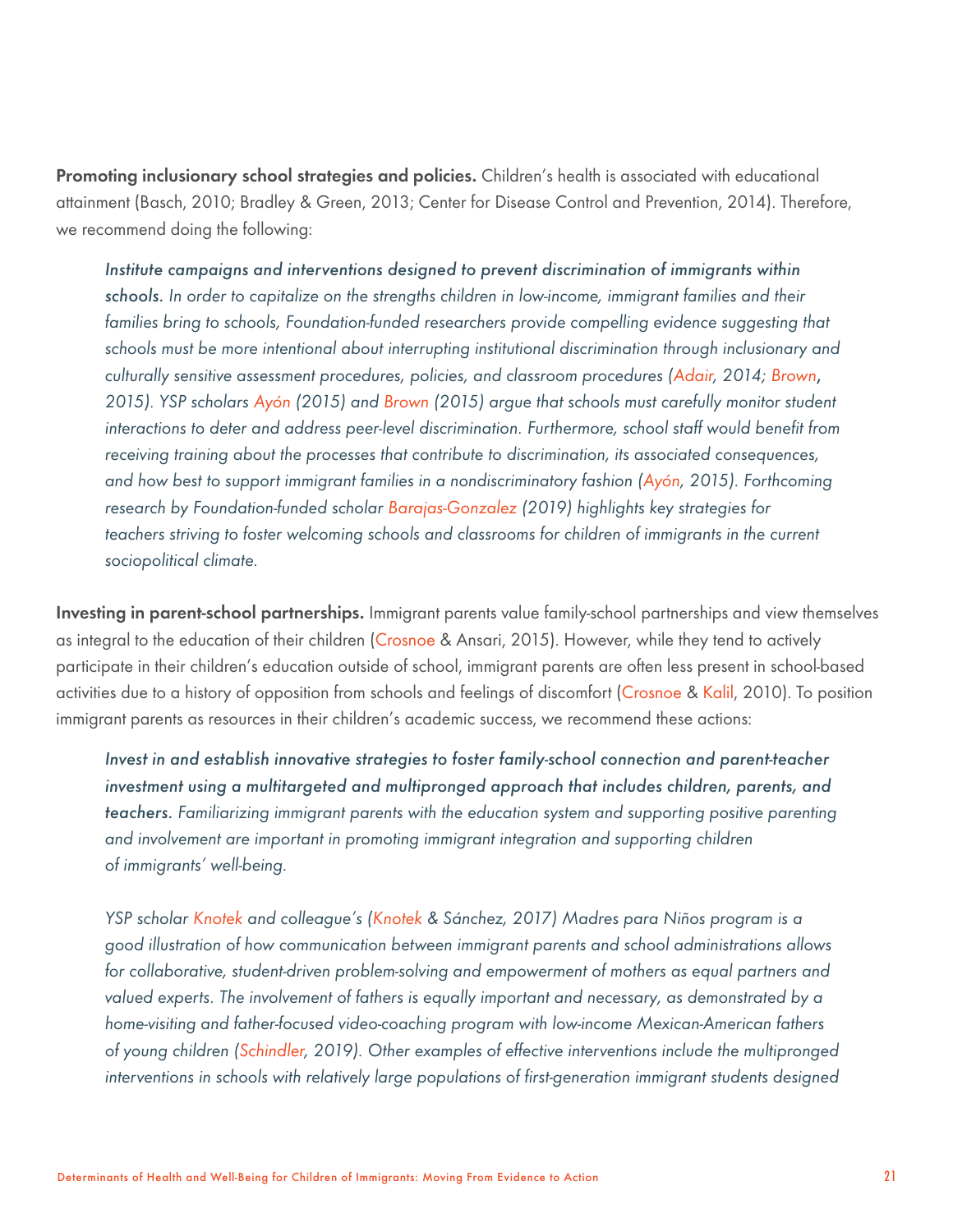*by YSP scholar Dearing and colleagues (Dearing et al. 2016), and the evidence-based, preventive*  inter*vention "Incredible Years Series" for parents, teachers, and children in community and school settings (Webster-Stratton and Herman, 2009).* 

## **Invest in Neighborhoods and Immigrant Communities**

As mentioned previously, a growing body of evidence indicates that community contexts are social determinants of child health. Many children in low-income, immigrant families live in segregated, disadvantaged neighborhoods marked by an array of social problems, including community violence, poverty, and resource deficiency. Research has demonstrated that structural conditions within the neighborhood might provide a stronger influence than child or parent characteristics. For example, utilizing a nationally representative sample of children, researchers found that living in an impoverished neighborhood was associated with increased risk of obesity (Kimbro & Denney, 2015). However, researchers found that when neighborhood factors (e.g., availability of resources) are taken into account, rates of obesity for ethnic minority children were closer to those of Caucasian children. Accordingly, we recommend taking these steps:

*Mobilize community resources and improve accessibility to culturally competent and linguistically appropriate health resources. Researchers suggest that increased accessibility to center-based child care (Johnson et al., 2017), nutrition programs, community food centers (Denney et al., 2018), and after-school programs for children (Non et al., 2017) can provide opportunities for positive social interaction and physical activity that may counteract neighborhood risks and associated poor health outcomes. Accordingly, communities and local governments should educate immigrant parents about available resources within their community and promote their engagement in preventative child health care through the use of community partners. Primary school programs, including Early Childhood Education and Care (ECEC) settings and Head Start programs, can become key community partners in providing health information to parents and their children. For example, ECEC settings can become onestop shops, providing resources and referrals to services that support not just the children's education, but also their health (e.g., health screenings, nutritional programs, lead paint exposure protection, and vaccinations). Community-based child health promotion efforts such as these are highly effective for disseminating information about preventative health resources and community resources via informal social networks (Rothpletz-Puglia, Jones, Storm, Parrott, & O'Brien, 2013). Studies on the resilience of children of immigrants should systematically include analyses of these informal care networks and other support systems and how they impact the health and well-being of young immigrant populations.*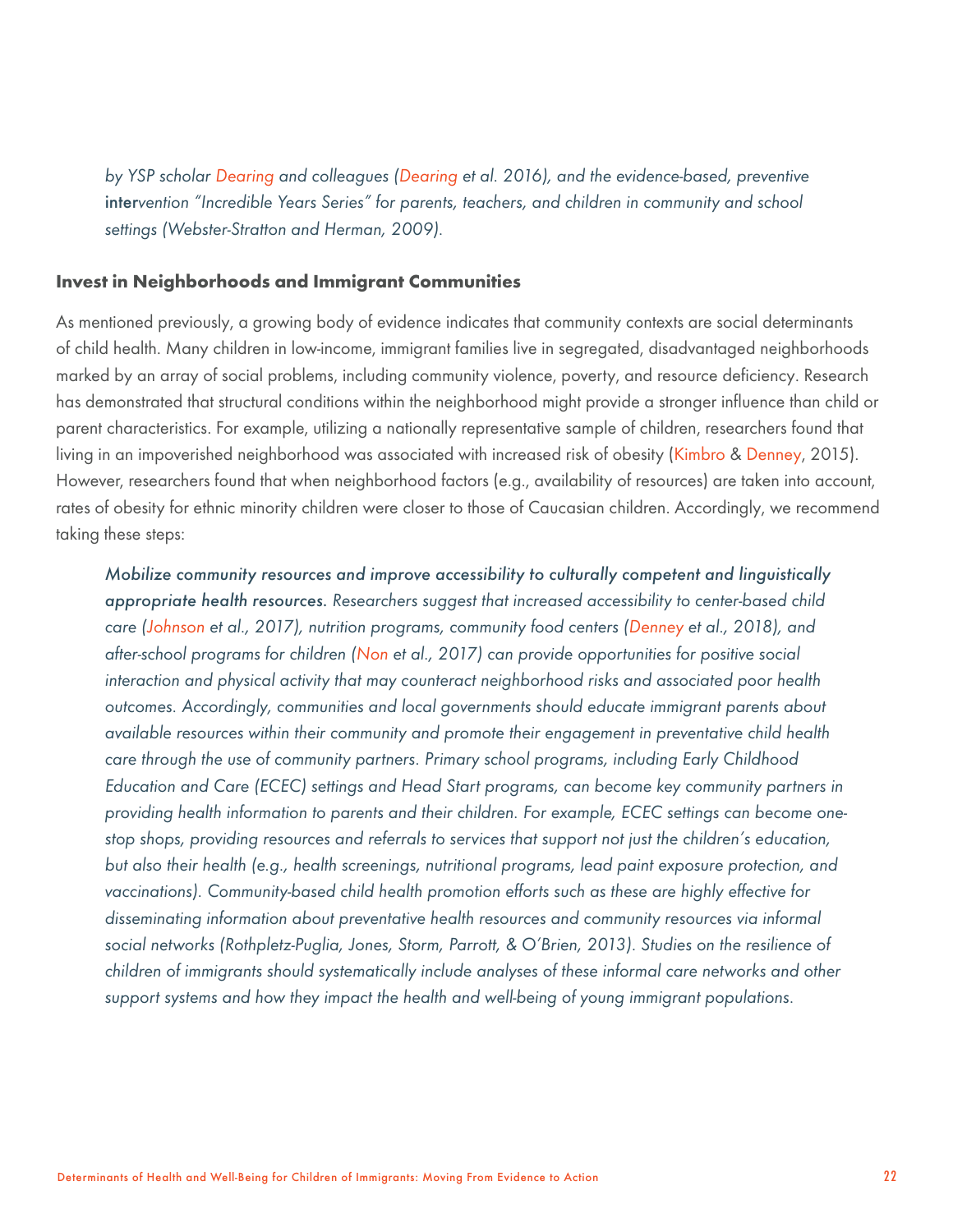In conclusion, the social determinants of health framework highlights not only the impact of federal and state policies and the social and political climate as a whole on the health and well-being of children of immigrants, but also the critical role proximal ecologies—family, school, and neighborhood—play in protecting children of immigrants and migrant youth from their ill effects. In turbulent sociopolitical times, all sectors of our nation must seek to protect future generations through research, advocacy, and actions that focus on and prioritize a rising and promising segment of our society—children of immigrants.

# **Acknowledgements**

This research was supported by the Foundation for Child Development. The authors bear sole responsibility for the interpretations and views presented here. The authors are grateful for the helpful feedback provided by Cynthia García Coll, Ph.D., and Joseph Tobin, Ph.D., Foundation for Child Development board members, on an earlier version of this manuscript.

# **About the Authors**

Lisseth Rojas-Flores, Ph.D., is an associate professor in Clinical Psychology at the Fuller Graduate School of Psychology in Pasadena, CA. Dr. Rojas-Flores' research centers on immigrant children's well-being with particular focus on how trauma, community violence, and socio-structural adversity impacts the child and family unit. With funding from the *Foundation for Child Development Young Scholars Program* (2012-2015), Dr. Rojas-Flores examined the impact of immigration enforcement on Latino citizen—children's psychological and academic well-being in the U.S. In an international context, she is conducting collaborative research looking at the impact of community violence and trauma on adolescents, parents, and teachers living in El Salvador, and the internal displacement in Colombia. As a bilingual/ bicultural clinical psychologist, she also provides clinical assessments to Central American unaccompanied minors.

Jennifer Medina Vaughn, M.S., is a doctoral candidate in Psychological Science at Fuller Graduate School of Psychology. She is a bilingual and bicultural licensed Marriage and Family Therapist with special interest in highrisk children and adolescents. As a doctoral student and King Research Fellow at the Thrive Center for Human Development, her research has focused on the impact of spirituality and hope on adolescents exposed to poverty and violence in El Salvador and Rwanda. Jennifer is a recent recipient of the Student and Early Career Committee (SECC) of the Society for Research in Child Development dissertation research funding award. Her dissertation project examines the mechanisms through which neighborhood socioeconomic status impacts young children of immigrants' psychosocial well-being.

The **FOUNDATION FOR CHILD DEVELOPMENT** identifies needs, fills gaps and integrates knowledge for successful implementation and continuous improvement. We connect research, policy and practice to help build early childhood systems that enable children to reach their full potential.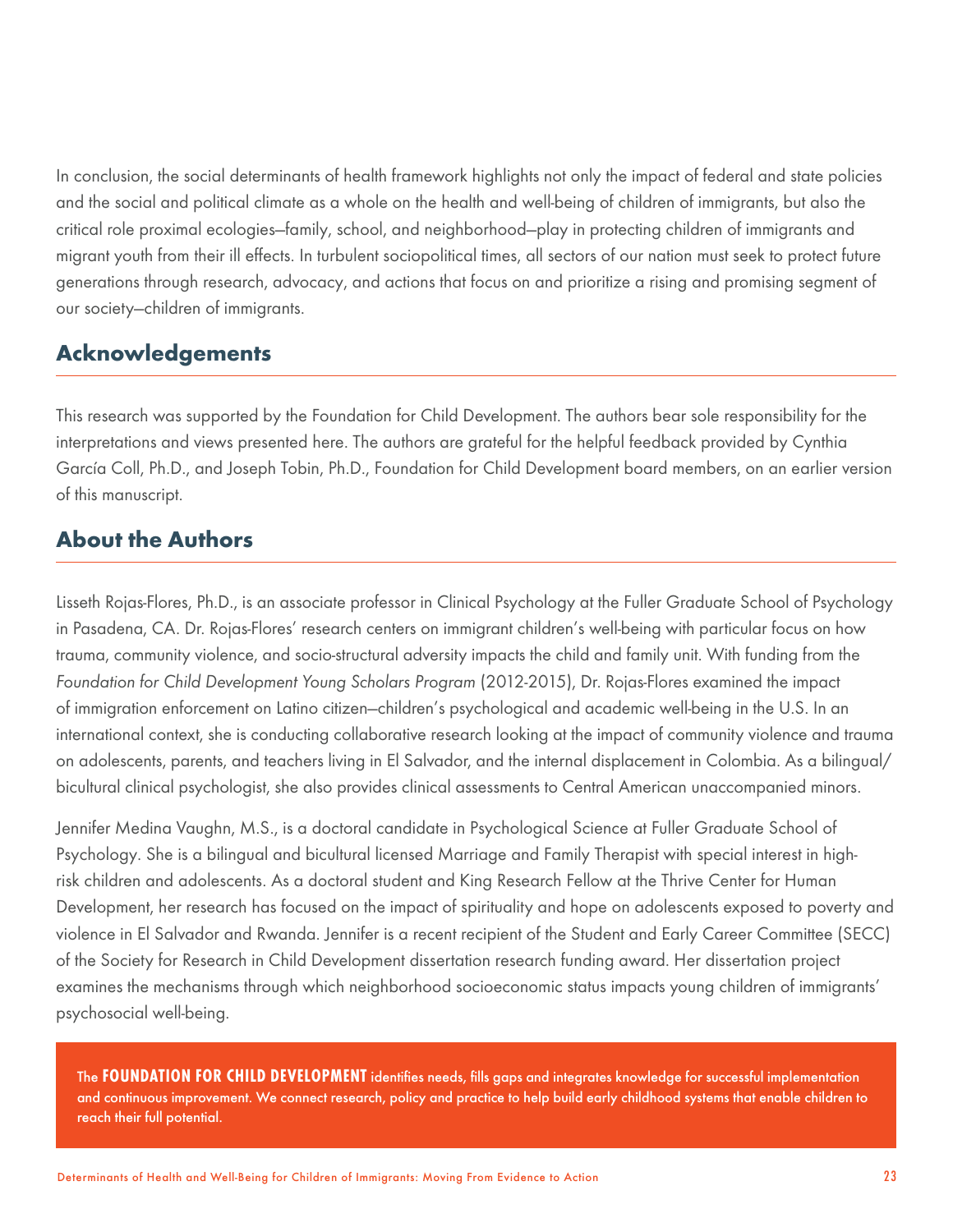# **References**

- **\* Indicates Foundation for Child Development Young Scholar**
- **\*\*Indicates YSP Research Funded by the Foundation for Child Development**

Abrego, L., Coleman, M., Martinez, D. E., Menjivar, C., & Slack, J. (2017). Making immigrants into criminals: Legal processes of criminalization in the post-IIRIRA era. *Journal on Migration and Human Security*, 5, 694–715.

- \*\*Adair, J. K. (2014). Agency and expanding capabilities in early grade classrooms: What it could mean for young children. *Harvard Educational Review*, 84, 217–241.
- \*\*Adair, J. K. (2015). *The Impact of Discrimination on the Early Schooling Experiences of Children from Immigrant Families*. Washington, DC: Migration Policy Institute.

AECF (2015). Every kid needs a family: Giving children in the child welfare system the best chance for success: Kids Count policy report. Baltimore, MD: Annie E. Casey Foundation.

Alaimo, K., Olson, C. M., & Frongillo, E. A. Jr., (2001). Food insufficiency and American school-aged children's cognitive, academic, and psychosocial development. *Pediatrics*, 108, 44- 53.

American Pediatrics Association. (2018, May 8). AAP statement opposing separation of children and parents at the border. Retrieved from https://www.aap.org/en-us/about-the-aap/aap-press-room/Pages/StatementOpposingSeparationofChildrenandParents.aspx

American Psychological Association. (2018, June 18). Letter to administration. Retrieved from https://www.apa.org/advocacy/immigration/ serparating-families-letter.pdf

Artiga, S., Garfield, R., & Damico, A. (2018). Estimated impacts of the proposed public charge rule on immigrants and Medicaid. Retrieved from [https://www.kff.org/disparities-policy/issue-brief/estimated-impacts-of-the-proposed-public-charge-rule-on-immigrants-and-medicaid/](https://www.kff.org/disparities-policy/issue-brief/estimated-impacts-of-final-public-charge-inadmissibility-rule-on-immigrants-and-medicaid-coverage/)

Ashiabi, G. (2005). Household food insecurity and children' s school engagement. *Journal of Child Poverty*, 11, 3–17.

- \*\*Ayón, C. (2015). *Economic, social, and health effects of discrimination on Latino immigrant families*. Washington, DC: Migration Policy Institute.
- \*\*Ayón, C., & Becerra, D. (2013). Latino immigrant families under siege: The impact of SB1070, discrimination, and economic crisis. *Advances in Social Work, Special Issue: Latinos/Latinas in the U.S.*, 14, 206–228.
- \*\*Ayón, C., & Philbin, S. P. (2017). "Tú no eres de aquí": Latino children's experiences of institutional and interpersonal discrimination and microaggressions. *Social Work Research*, 41, 19–30. https://doi.org/10.1093/swr/svw028
- \*\*Barajas-Gonzalez (2019). Navigating Uncertainty: Understanding the Impact of Immigration-Related Stressors on the Well-being and Work of Pre-K-3rd Grade Teachers and Social Workers Working with Immigrant Families. *Foundation for Child Development-Young*  Scholars Program. Children of Immigrants Series II, Webinar presentation. [https://www.fcd-us.org/about-us/young-scholars-program/](https://www.fcd-us.org/about-us/young-scholars-program/children-of-immigrants-webinar-series-ii/) [children-of-immigrants-webinar-series-ii/](https://www.fcd-us.org/about-us/young-scholars-program/children-of-immigrants-webinar-series-ii/)
- \*Barajas-Gonzalez, R. G., Ayón, C., & Torres, F. (2018). Applying a community violence framework to understand the impact of immigration enforcement threat on Latino children. *Society for Research in Child Development*, 31(3), 1–24.

Basch, C. E. (2010). Healthier students are better learners: A missing link in efforts to close the achievement gap. New York: Columbia University. Retrieved from http://www.equitycampaign.org

Batalova, J., Fox, M., & Greenberg, M. (2018). *Chilling Effects: The Expected Public Charge Rule and Its Impact on Legal Immigrant Families' Public Benefits Use*. Washington, DC: Migration Policy Institute. [https://www.migrationpolicy.org/research/chilling-effects-expected-public](https://www.migrationpolicy.org/research/chilling-effects-expected-public-charge-rule-impact-legal-i)[charge-rule-impact-legal-immigrant-families](https://www.migrationpolicy.org/research/chilling-effects-expected-public-charge-rule-impact-legal-i)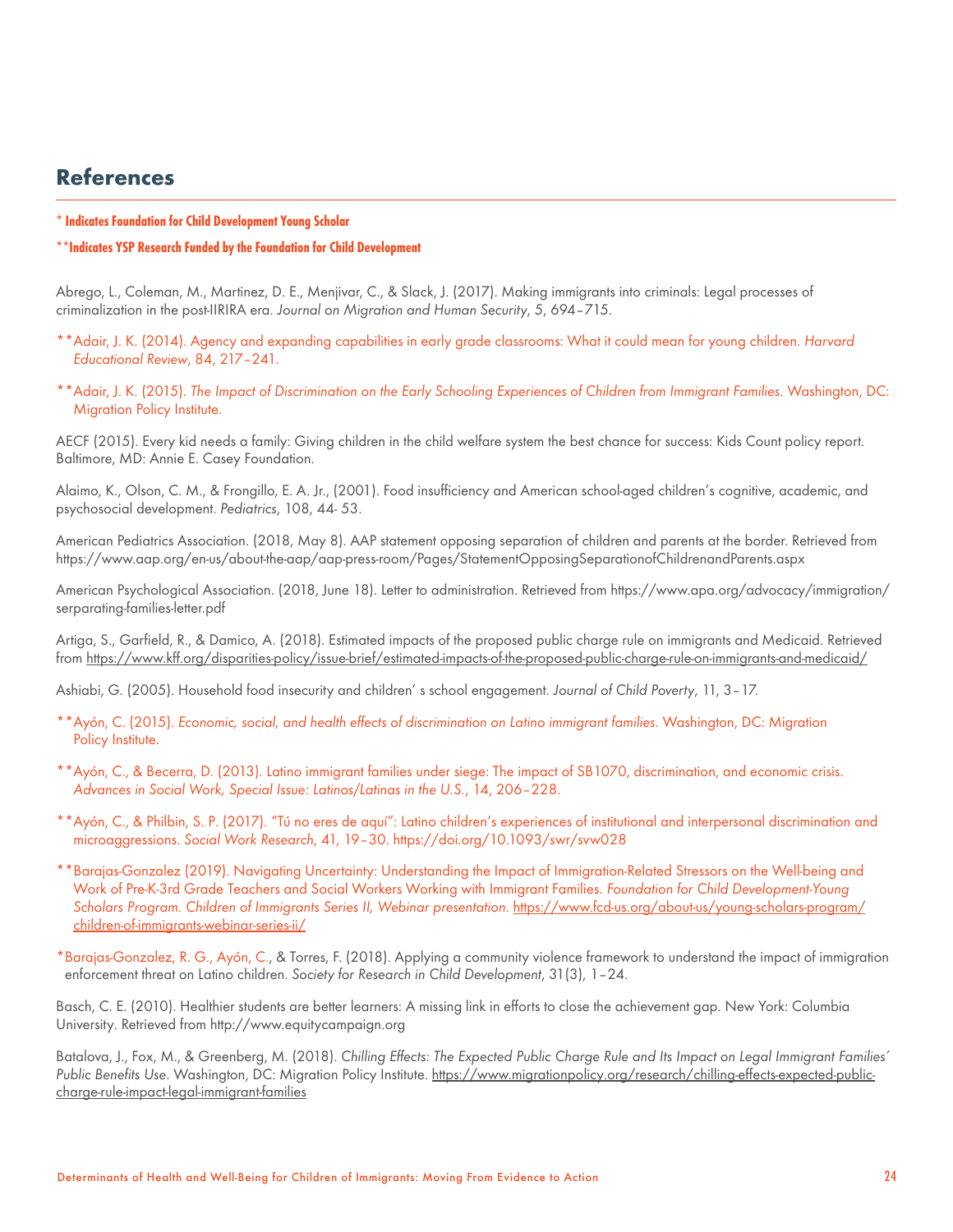Bernstein, H., Gonzalez, D., Karpman, M., & Zuckerman, S. (2019). One in seven adults in immigrant families reported avoiding public benefit programs in 2018. [https://www.urban.org/research/publication/one-seven-adults-immigrant-families-reported-avoiding-public-benefit](https://www.urban.org/research/publication/one-seven-adults-immigrant-families-reported-avoiding-pub)[programs-2018](https://www.urban.org/research/publication/one-seven-adults-immigrant-families-reported-avoiding-pub)

Bernet, F. (2017). Immigration and crime. *Criminology and Criminal Justice* [online publication]. doi:10.1093/ acrefore/9780190264079.013.93

- \*\*Brabeck, K. M., Sibley, E., Taubin, P., & Murcia, A. (2016). The influence of immigrant parent legal status on U.S.-born children's academic abilities: The moderating effects of social service use. *Applied Developmental Science*, 20, 237–249. doi:10.1080/10888691.2015.111 4420
- \*Brabeck, K., & Xu, Q. (2010). The impact of detention and deportation on Latino immigrant children and families: A quantitative exploration. *Hispanic Journal of Behavioral Sciences*, 32, 341–361.

Bradley, B., & Green, A. C. (2013). Do health and education agencies in the United States share responsibility for academic achievement and health? A review of 25 years of evidence about the relationship of adolescents' academic achievement and health behaviors. *Journal of Adolescent Health*, 52, 523–532.

\*\*Bronchetti, E. T. (2014). Public insurance expansions and the health of immigrants and native children. Journal of Public Economics, 120, 205–219. <http://dx.doi.org/10.1016/jpubeco.2014.09.011>

Bronfenbrenner, U. (1977). Toward an experimental ecology of human development. *American Psychologist*, 513-531.

Brooks-Gunn, J., & Duncan, G. J. (1997). The effects of poverty on children. *The Future of Children*, 7, 55–71. http://dx.doi. org/10.2307/1602387

\*\*Brown, C. S. (2015). *The Educational, Psychological, and Social Impact of Discrimination on the Immigrant Child*. Washington, DC: Migration Policy Institute.

Cainkar, L. (2004). The impact of September 11 attacks and their aftermath on Arab and Muslim communities in the United States. *Global Security Quarterly, 13*.

Capps, R., Greenberg, M., Fix, M., & Zong, J. (2018). Gauging the impact of DHS' proposed public-charge rule on U.S. immigration: Policy brief. *Migration Policy Institute*.

Cardoso, M. R., de Goes Siqueira, L. F., Alves, F. M., & D'Angelo, L. A. (2004). Crowding: Risk factor or protective factor for lower respiratory disease in young children? *BMC Public Health*, 4, 19–26. doi:10.1186/1471-2458-4-19

Castañeda, H., Holmes, S. M., Madrigal, D. S., Young, M. E., Beyeler, N., & Quesada, J. (2015). Immigration as a social determinant of health. *Annual Review of Public Health*, 36, 375–392.<http://dx.doi.org/10.1146/annurev-publhealth-032013-182419>

Center for Disease Control and Prevention (2014). Health and Academic Achievement. Retrieved from [https://www.cdc.gov/healthyyouth/](https://www.cdc.gov/healthyyouth/health_and_academics/pdf/health-academic-achievement.pdf) [health\\_and\\_academics/pdf/health-academic-achievement.pdf](https://www.cdc.gov/healthyyouth/health_and_academics/pdf/health-academic-achievement.pdf)

Chaudry, A., Capps, R., Pedroza, J. M., Castañeda, R. M., Santos, R., & Scott, M. M. (2010). Facing our future: Children in the aftermath of immigration enforcement. *The Urban Institute*.

\*Cheah, C. S. L., & \*Van Hook, J. (2012). Chinese and Korean immigrants' early life deprivation: An important factor for child feeding practices and children's body weight in the United States. *Social Science & Medicine*, 744-752. doi:10.1016/j.socscimed.2011.10.040

Children's Defense Fund (2017). *The State of America's Children 2017*. [http://www.childrensdefense.org/library/state-of-americas](http://www.childrensdefense.org/library/state-of-americas-children/2017- soac.pdf)[children/2017- soac.pdf](http://www.childrensdefense.org/library/state-of-americas-children/2017- soac.pdf).

Cicchetti, D., & Lynch, M. (1993). Toward an ecological/transactional model of community violence and child maltreatment: Consequences for children's development. *Psychiatry Interpersonal & Biological Processes*, 56, 96-118. doi:10.1521/00332747.1993.11024624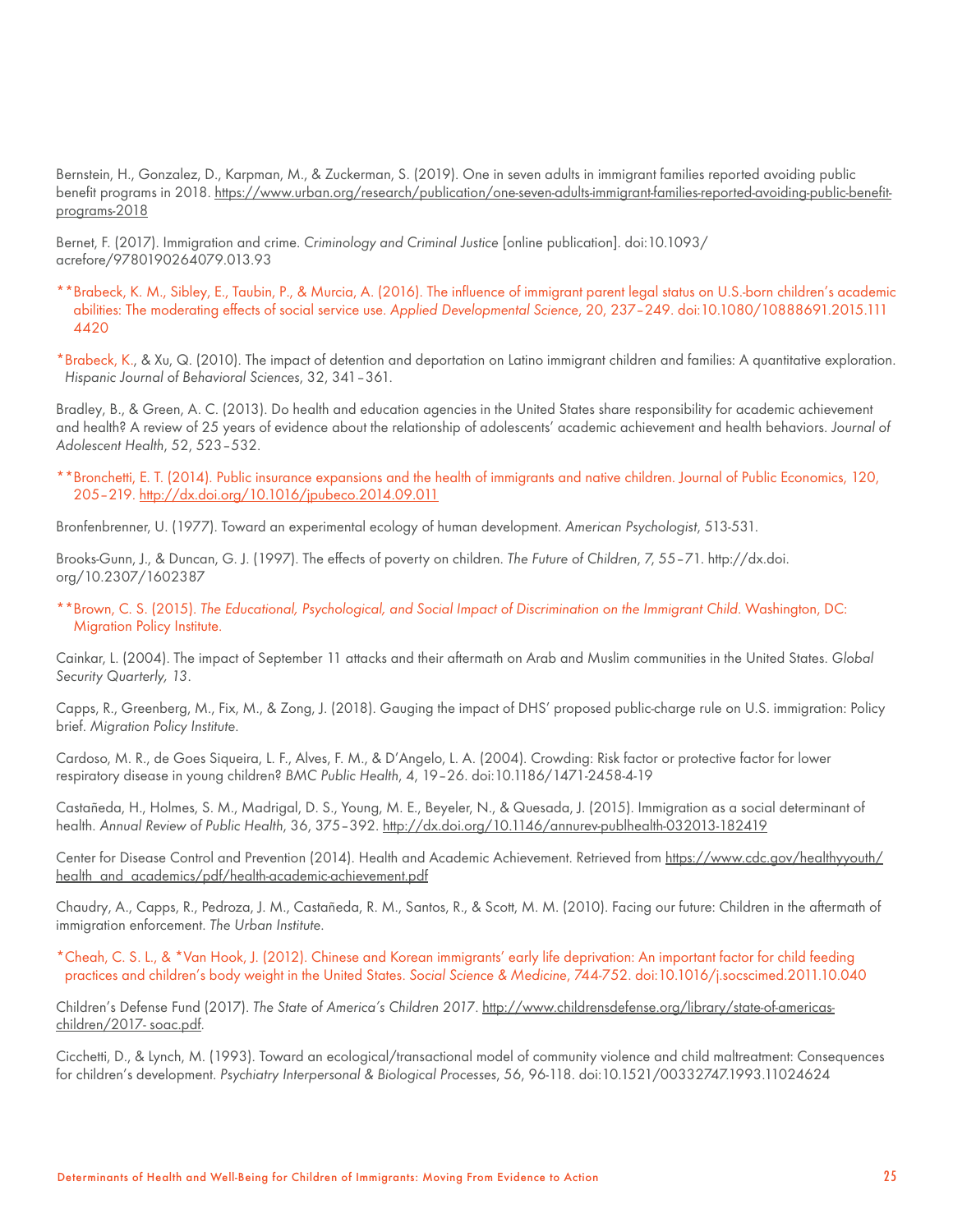Cohodes, S., Grossman, D., Kleiner, S., & Lovenheim, M. F. (2014). The effect of child health insurance access on schooling: Evidence from public insurance expansions (No. 2178). Cambridge, MA: National Bureau of Economic Research.

Cokkinides, K. (2011). Health insurance coverage-enrollment and adequacy of prenatal care utilization. *Journal of Health Care for the Poor and Underserved*, 12, 461–473.

Coleman-Jensen, A., Gregory, C., & Singh, A. (2014, September). *Household Food Security in the United States in 2013*, ERR-173, U.S. Department of Agriculture, Economic Research Service.

Conger, R. D., & Elder, G. H. (1994). *Families in Troubled Times: Adapting to Change in Rural America*. Hawthorne, NY: Aldine de Gruyter Press.

Congressional Research Service (2018). The Trump administration's "Zero Tolerance" immigration enforcement policy. Retrieved from <https://crsreports.congress.gov/product/pdf/R/R45266>

- \*\*Crosnoe, R., & Ansari, A. (2015). Latin American immigrant parents and their children's teachers in U.S. early childhood education programs. *International Journal of Psychology*, 50, 431-439. doi:10.1002/ijop.12173
- \*\*Crosnoe, R., & \*Kalil, A. (2010). Educational progress and parenting among Mexican immigrant mothers of young children. *Journal of Marriage and Family Therapy*, 72, 976–989.
- \*\*Crosby, D. A., & Hatfield, B. (2008). Immigrants' access to public assistance: Missed opportunities following welfare reform. *Zero to Three*, 29, 31–38.

Dashiff, C., DiMicco, W., Myers, B., & Sheppard, K. (2009). Poverty and adolescent mental health. *Journal of Child and Adolescent Psychiatric Nursing*, 22, 23–32. doi:10.1111/j.17446171.2008.00166.x

\*\*Dearing, E., Sibley, E., Lee-St. John, T., Raczek, A., & Walsh, M. (2016). Can community and school-based supports improve the achievement of first-generation immigrant children attending high-poverty schools? *Child Development*, 87, 883–897.

Delgado, J., Ramirez-Cardich, M., Gilman, R., Lavarello, R., Dahodwala, N., Bazan, A., … Lescano, A. (2002). Risk factors for burns in children: Crowding, poverty, and poor maternal education. *Injury Prevention*, 8, 38–41. doi:110.1136/ip.8.1.38

Department of Homeland Security (2019). Inadmissibility on Public Charge Grounds, 84 Fed. Reg. 41292-41508 (Aug. 14, 2019). [https://www.federalregister.gov/documents/2019/08/14/2019-17142/inadmissibility-on-public-charge-grounds](https://www.federalregister.gov/documents/2019/08/14/2019-17142/inadmissibility-on-public-charge-gro)

\*\*Denney, J. T., \*Kimbro, R. T., & Sharp, G. (2018). Neighborhoods and food insecurity in households with young children: A disadvantage paradox? *Social Problems*, 00, 1–18. doi:10.1093/socpro/spw054

Department of Housing and Urban Development (2019, April). Regulatory Impact Analysis: Housing and Community Development Act of 1980: Verification of Eligible Status. Proposed Rule Docket No: FR-6124-P-01. Retrieved from: https://www.regulations.gov/ document?D=HUD-2019-0044-0002

Dodge, K. A., Petit, G. S., Bates, J. E. (1994). Socialization mediators of the relation between socioeconomic status and child conduct problems. *Child Development*, 65, 649-665. http://dx.doi.org/10.2307/1131407

\*\*Dreby, J. (2012). The burden of deportation on children of Mexican immigrant families. *Journal of Marriage and Family*, 74, 829-845. doi:10.1111/j.1741-3737.2012.00989.x

Evans, G. W., Lepore, S. J., Shejwal, B. R., & Palsane, M. N. (1998). Chronic residential crowding and children's well-being: An ecological perspective. *Child Development, 69*, 1514-1523.

Executive Office of the President, "Enhancing Public Safety in the Interior of the United States," Executive Order no. 13768, January 25, 2017. Available at [https://www.whitehouse.gov/presidential-actions/executive-order-enhancing-public-safety-interior-united-states/](https://www.whitehouse.gov/presidential-actions/executive-order-enhancing-public-safety-interior-uni)

Flanagan, K. D., & West, J. (2004). Children born in 2001: First results from the base year of the Early Childhood Longitudinal Study, Birth Cohort (ECLS-B). U.S. Department of Education, Washington, DC: National Center for Education Statistics.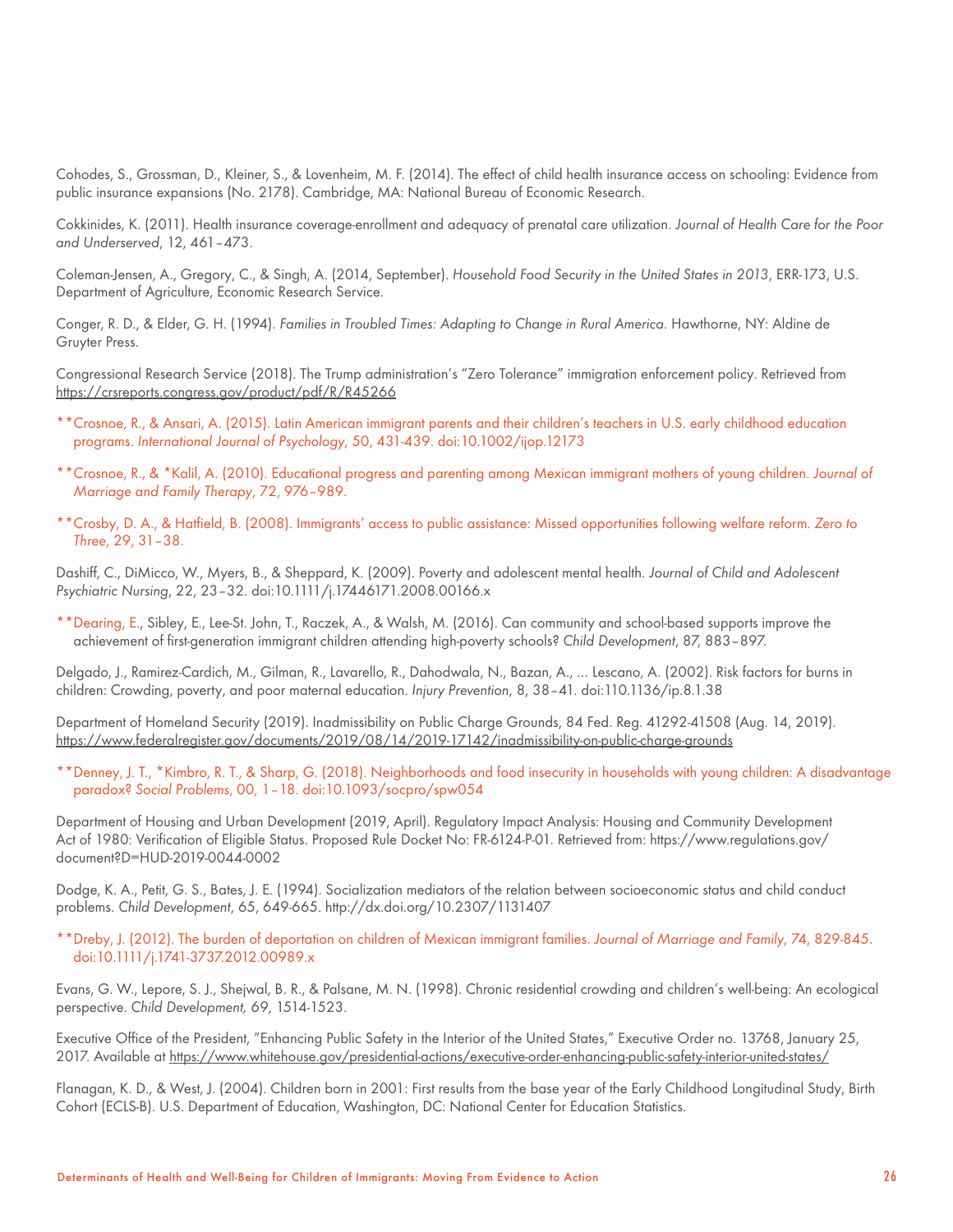Fung, J., Guo, S., Jin, J., Bear, L., & Lau, A. S. (2016). A pilot randomized trial evaluating a school-based mindfulness intervention for ethnic minority youth. *Mindfulness 7*, 4–13. doi:10.1007/s12671-016-0519-7

- \*\*Gee, K. A. (2018). Growing up with a food insecure adult: The cognitive consequences of recurrent versus transient food insecurity across the early elementary years. *Journal of Family Issues, 39*, 2437–2460. doi:10.1177/0192513X18755199
- \*Gee, K., & Asim, M. (2018). Parenting aggravation associated with food insecurity impacts children's behavior and development: Policy Brief. *Center for Poverty Research, 7*.

Gershoff, E. T., Aber, J. L., Raver, C. C., & Lennon, M. C. (2007). Income is not enough: Incorporating material hardship into models of income associations with parenting and child development. *Child Development*, 78, 70-95. doi:10.1111/j.1467-8624.2007.00986.x

Gilman, S. E., Kawachi, I., Fitzmaurice, G. M., & Buka, S. L. (2003). Socio-economic status, family disruption and residential stability in childhood: Relation to onset, recurrence and remission of major depression. *Psychological Medicine, 33*, 1341–1355. doi:10.1017/ S0033291703008377

Goodman, A. (2017). The long history of self-deportation: Trump's anti-immigrant policies build on more than a century of attempts to create fear and terror within U.S. immigrant communities. *NACLA Report on the Americas, 49*, 152–158. http://dx.doi.org/10.1080/10714839.2 017.1331811

\*\*Green, T. L. (2012). *Black and Immigrant: Exploring the Effects of Ethnicity and Foreign-Born Status on Infant Health*. Washington, DC: Migration Policy Institute.

Grillon, C., Pine, D. S., Lissek, S., Rabin, S., Bonne, O., & Vythilingam, M. (2009). Increased anxiety during anticipation of unpredictable aversive stimuli in posttraumatic stress disorder but not in generalized anxiety disorder. *Biological Psychiatry, 66*, 47-53. http://dx.doi. org/10.1016/j.biopsych.2008.12.028

Grzywacz, K. G., Arcury, T. A., Trejo, G., & Quandt, S. A. (2016). Latino mothers in farmworker families' beliefs about preschool children's physical activity and play. *Journal of Immigrant and Minority Health, 18*, 234–242. doi:10.1007/s10903-014-9990-1

Hacker, K., Chu, J., Leung, C., Marra, R., Pirie, A., Brahimi, M., English, M., … Marlin, R. P. (2011). The impact of immigration and customs enforcement on immigrant health: Perceptions of immigrants in Everett, Massachusetts, USA. *Social Science & Medicine, 73*, 586–594. doi:10.1016/j.socscimed.2011.06.007

Hainmueller, J., Lawrence, D., Martén, L., Black, B., Figueroa, L., Hotard, T., … Laitin, D. (2017). Protecting unauthorized immigrant mothers improves their children's mental health. *Science, 31*, 1041–1044. doi:10.1126/science.aan5893

Hendryx, M. & Lou, J. (2018). Children's environmental chemical exposures in the USA, NHANES 2003–2012. *Environmental Science and Pollution Research, 25*, 5336-5343. Doi:10.1007/s11356-017-0874-5

ICE. (2018). *Fiscal Year 2018 ICE Enforcement and Removal Operations Report*. Washington, DC: ICE.

ICE (2017a). *Deportation of Aliens Claiming U.S.-Born Children, First Half, Calendar Year 2017: Report to Congress.* Washington, DC: ICE.

ICE (2017b). *Deportation of Aliens Claiming U.S.-Born Children, Second Half, Calendar Year 2017: Report to Congress*. Washington, DC: ICE.

International Rescue Committee (2019). IRC responds to U.S. emergency declaration, reports of forcible return of children to Mexico. Retrieved from [https://www.rescue.org/press-release/irc-responds-us-emergency-declaration-reports-forcible-return-children-mexico](https://www.rescue.org/press-release/irc-responds-us-emergency-declaration-reports-forcible-return-c)

\*\*Johnson, A. D., Padilla, C. M., & Votruba-Drzal, E. (2017). Predictors of public early care and education use among children of lowincome immigrants. *Children and Youth Services Review, 73*, 24–36. doi.org/10.1016/j.childyouth.2016.11.024

Jewish Family Service of Seattle v. Trump, (2017). Class Action Complaint for Declaratory and Injunctive Relief. No. 17-cv-01707JLR (W.D. Washington. filed Nov. 13, 2017). https://www.nilc.org/wp-content/uploads/2017/11/JFSS-et-al-v-Trump-et-al-complaint-2017-11-13.pdf

Kaiser Family Foundation (2016). Health insurance coverage of children 0–18. Retrieved from [https://www.kff.org/other/state-indicator/](https://www.kff.org/other/state-indicator/children-0-18) [children-0-18](https://www.kff.org/other/state-indicator/children-0-18)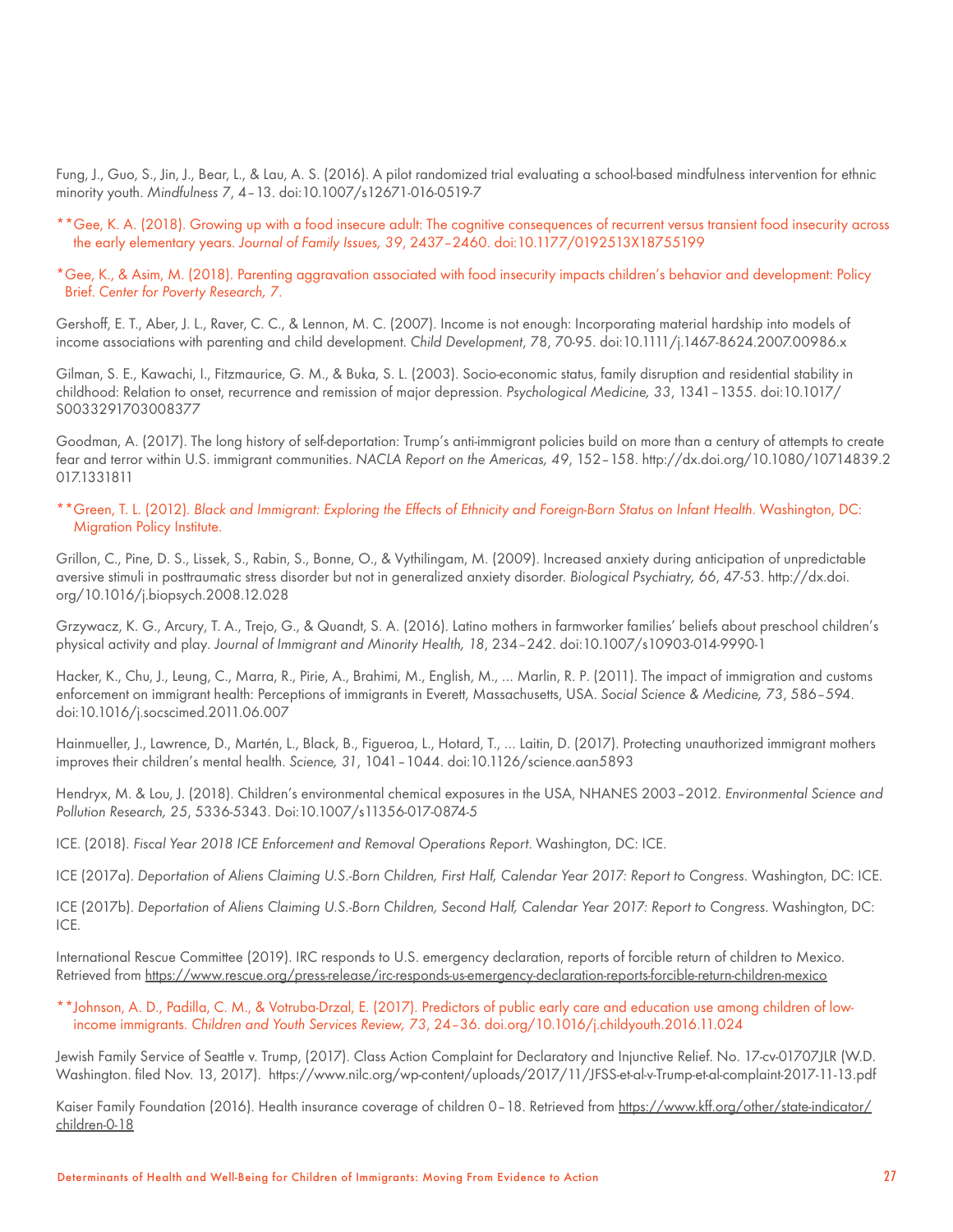- \*Kalil, A., & Chen, J. H. (2008). Mothers' citizenship status and household food insecurity among low-income children of immigrants. *New Directions in Child and Adolescent Development, 121*, 2831–2839.
- \*\*Kalil, A., & Crosby, D. (2012). Welfare leaving and the health of young children in immigrant and native families. *Social Science Research, 39*, 202–214. doi:10.1016/j.ssresearch.2009.08.002

\*Kaushal, N., & Kaestner, R. (2005). Welfare reform and health insurance of immigrants. *Health Services Research, 40*, 697-722.

- \*\*Kimbro, R. T., & Denney, J. T. (2015). Transitions into food insecurity associated with behavioral problems and worse overall health among children. *Health Affairs, 34*, 1949–1955.
- \*\*Knotek, S. E. & Sánchez, M. (2017) Madres para Niños: Engaging Latina mothers as consultees to promote their children's early elementary school achievement. *Journal of Educational and Psychological Consultation, 27*(1), 96-125, DOI: 10.1080/10474412.2016.1185611

Knudson, E. I., Heckman, J. J., Cameron, J. L., & Shonkoff, J. P. (2006). Economic, neurobiological, and behavioral perspectives on building America's future workforce. *Proceedings of the National Academy of Sciences, USA*, 103, 10155–10162. doi:10.1073/pnas.0600888103

Kohen, D. E., Leventhal, T., Dahinten, V. S., & McIntosh, C. N. (2008). Neighborhood disadvantage: Pathways of effects for young children. *Child Development, 79*, 156-169. doi:0009-3920/2008/7901-0011

Kopan, T. (2018, November 16). More than 14,000 immigrant children are in U.S. custody, an all-time high. *San Francisco Chronicle*. Retrieved from https://www.sfchronicle.com/nation/article/More-than-14-000-immigrant-children-are-in-U-S-13399510.php

Kushel, M. B., Gupta, R., Gee, L., & Haas, J. S. (2006). Housing instability and food insecurity as barriers to health care among low-income Americans. *Journal of General Internal Medicine, 21*, 71-77.

Lasky, S. (2000). The cultural and emotional politics of teacher-parent interactions. *Teaching and Teacher Education, 16*, 843–860.

Laub, J. H., & Haskins, R. (2018). Helping children with parents in prison and children in foster care: Policy brief. *The Future of Children*. https://futureofchildren.princeton.edu/sites/futureofchildren/files/media/foc-policy\_brief\_spring\_2018\_\_0.pdf

\*\*Leventhal, T., Dupéré, V., & Shuey, E. A. (2015). Children in neighborhoods. In *Handbook of child psychology and developmental science*.

\*Leventhal, T., Xue, Y., & Brooks-Gunn, J. (2006). Immigrant differences in school-age children's verbal trajectories: A look at four racial/ ethnic groups. *Child Development, 77*, 1359–1374. doi:10.1111/j.1467-8624 .2006.00940.x

Ma, C. T., Gee, L., & Kushel, M. B. (2008). Associations between housing instability and food insecurity with health care access in lowincome children. *Ambulatory Pediatrics, 8*, 50-57.

Mechure, M., \*Rojas-Flores, L, & Clements, M. (2019). Parental detention and deportation and the academic functioning of Latino citizen children. Paper presented at the 2019 Biennial Meeting of the Society for Research in Child Development. Baltimore, MD.

Meissner, D., Kerwin, D. M., Chishti, M., & Bergeron, C. (2013). *Immigration Enforcement in the United States: The Rise of a Formidable Machinery*. Washington, DC: Migration Policy Institute.

Migration Policy Institute. (2017). Children in U.S. immigrant families. Retrieved from [https://www.migrationpolicy.org/programs/data-hub/](https://www.migrationpolicy.org/programs/data-hub/charts/children-immigrant-families) [charts/children-immigrant-families](https://www.migrationpolicy.org/programs/data-hub/charts/children-immigrant-families)

Murdock, S., Zey, M., Cline, M. E., & Klineberg, S. (2010). Poverty, educational attainment, and health among America's children: Current and future effects of population diversification and associated socioeconomic change. *Journal of Applied Research on Children: Informing Policy for Children at Risk, 1*, 1–33.

Murphey, D., Guzman, L., & Torres, A. (2014). America's Hispanic children: Gaining ground, looking forward. Bethesda, MD: Child Trends Hispanic Institute. Retrieved from<http://www.childtrends.org/wp-content/uploads/2014/09/2014-38AmericaHispanicChildren.pdf>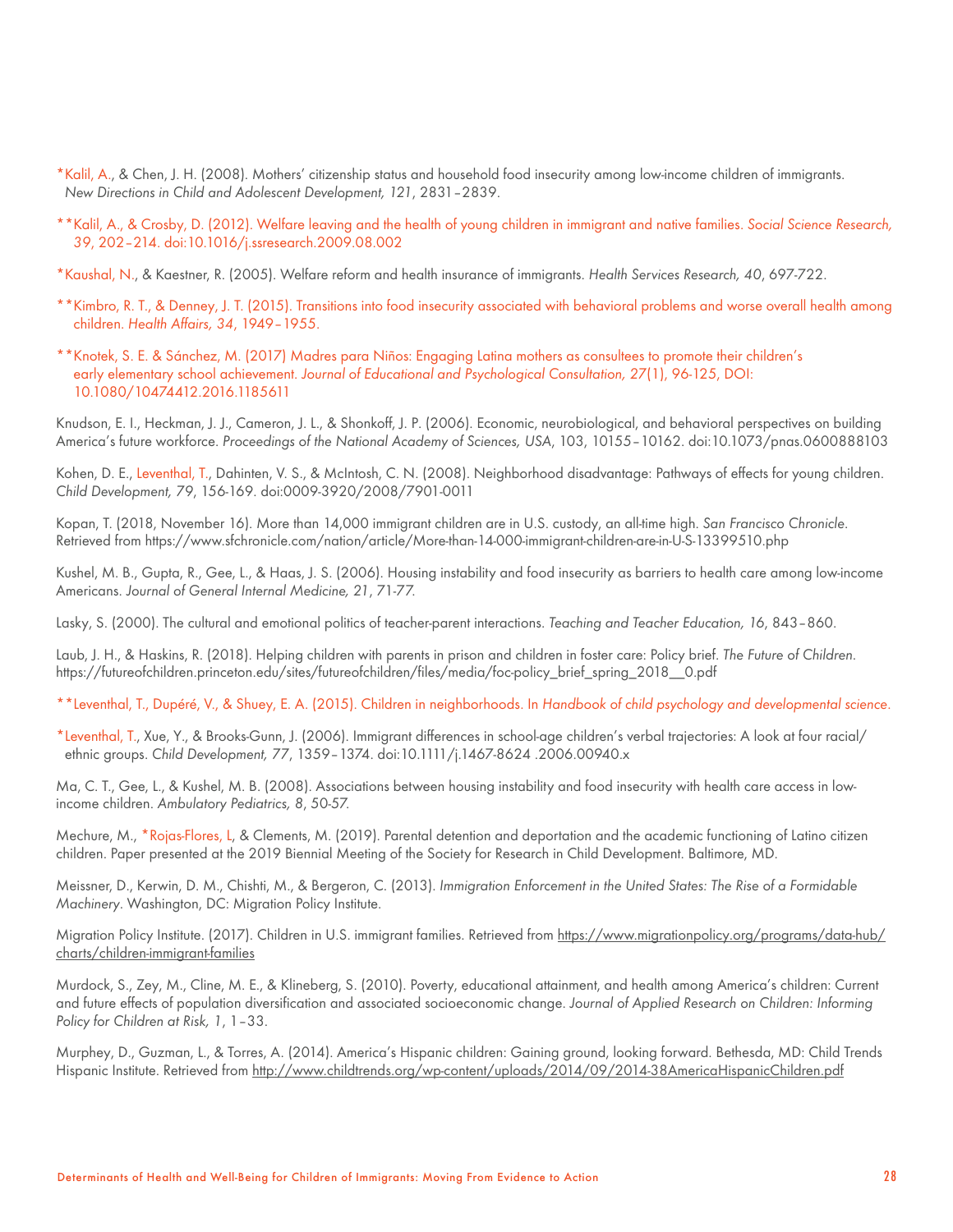Murphy, J. M., Wehler, C. A., Pagano, M. E., Little, M., Kleinman, R. E., & Jellinek, M. S. (1998). Relationship between hunger and psychosocial functioning in low-income American children. *Journal of the American Academy of Child and Adolescent Psychiatry. 37*, 163–70.

National Council for Adoption (2011). B*etter prospects, lower cost: The case for increasing foster care adoption*. Alexandria, VA: National Council for Adoption.

National Research Council (2006). *Food Insecurity and Hunger in the United States: An Assessment of the Measure*. Washington, DC: National Academies Press.

Nichols, V. C., LeBron, A., & Pedraza, F. (2016). Cautious citizen: Policy feedback lessons and consequences for democratic citizenship. Paper presented for the University of New Mexico Fieldwork Conference, Albuquerque.

\*\*Non, A. L., León-Pérez G., Glass, H., Kelly, E., Garrison, N. A. 2017. Stress across generations: A qualitative study of stress, coping, and caregiving among Mexican immigrant mothers. *Ethnicity and Health*, 1–17.<https://doi.og/10.1080/13557858.2017.1346184>

Orris, A., Lam, A., & Dervan, E. (2019). How DHS' Public Charge rule will affect immigrant benefits. Expert Analysis by Law360. <https://www.law360.com/articles/1193999/how-dhs-public-charge-rule-will-affect-immigrant-benefits>

Passel, J. S. (2011). Demography of immigrant youth: Past, present, and future. *The Future of Children, 21*(1), 19–41. http://dx.doi. org/10.1353/foc.2011.0001.

\*Perreira, K. M., & Pedroza, J. M. (2019). Policies of exclusion: Implications for the health of immigrants and their children. *Annual Review of Public Health, 40*, 7.1-7.20. doi.org/10.1146/annurev-publhealth-040218-044115

Pew Research Center (2015). *Modern Immigration Wave Brings 59 Million to U.S., Driving Population Growth and Change Through 2065: Views of Immigration's Impact on U.S. Society Mixed*. Washington, DC: Pew Research Center.

Pine, D. S., Cohen, P., Gurley, D., Brook, J., & Ma, Y. (1998). The risk for early-adulthood anxiety and depressive disorders in adolescents with anxiety and depressive disorders. *Archives of General Psychiatry, 55*, 56–64.

Popkin, S. J., \*Leventhal, T., & Weismann, G. (2010). Girls in the hood: Reframing safety and its impact on health and behavior. *Urban Affairs Review, 45*, 715-744.

Potochnick, S., \*Perreira, K. M., Bravin, J. L., Castañeda, S. F., Daviglus, M. L., Gallo, L. C., & Isasi, C. R. (2018). Food insecurity among Hispanic/Latino youth: Who is at risk and what are the health correlates? *Journal of Adolescent Health,64* XX, 1-9. doi.org/10.1016/j. adohealth.2018.10.302

Putnam, K. T., Harris, W. W., & Putnam, F. W. (2013). Synergistic childhood adversities and complex adult psychopathology. *Journal of Traumatic Stress, 26*, 435–442. dx.doi.org/10.1002/jts.21833

Ramsawh, H. J., Chavira, D. A., & Stein, M. B. (2010). The burden of anxiety disorders in pediatric medical settings: Prevalence, phenomenology, and a research agenda. *Archives of Pediatrics and Adolescent Medicine, 164*, 965–972. [doi:10.1001/](https://www.jahonline.org/article/S1054-139X(18)30054-5/fulltext) [archpediatrics.2010.170](https://www.jahonline.org/article/S1054-139X(18)30054-5/fulltext)

Roche, K. M., Vaquera, E., White, R. M. B., & Rivera, M. I. (2018). Impacts of immigration actions and news and the psychological distress of U.S. Latino parents raising adolescents. *Journal of Adolescent Health, 62*, 525–531. doi.org/10.1016/j.jadohealth.2018.01.004

Rodríguez, M. A., Young, M. E., & Wallace, S. P. (2015). *Creating Conditions to Support Healthy People: State Policies That Affect the Health of Undocumented Immigrants and Their Families*. Los Angeles, CA: University of California Global Health Institute.

\*Rojas-Flores, L. (2017). Latino U.S.-citizen children of immigrants: A generation at high risk. Summary of selected Young Scholars Program research. New York, NY: Foundation for Child Development.

\*\*Rojas-Flores, L., Clements, M., Hwang Koo, J., & London, J. (2017). Trauma, psychological distress and parental immigration status: Latino citizen-children and the threat of deportation. *Psychological Trauma: Theory, Research, Practice, and Policy, 9*, 352–361. dx.doi. org/10.1037/tra0000177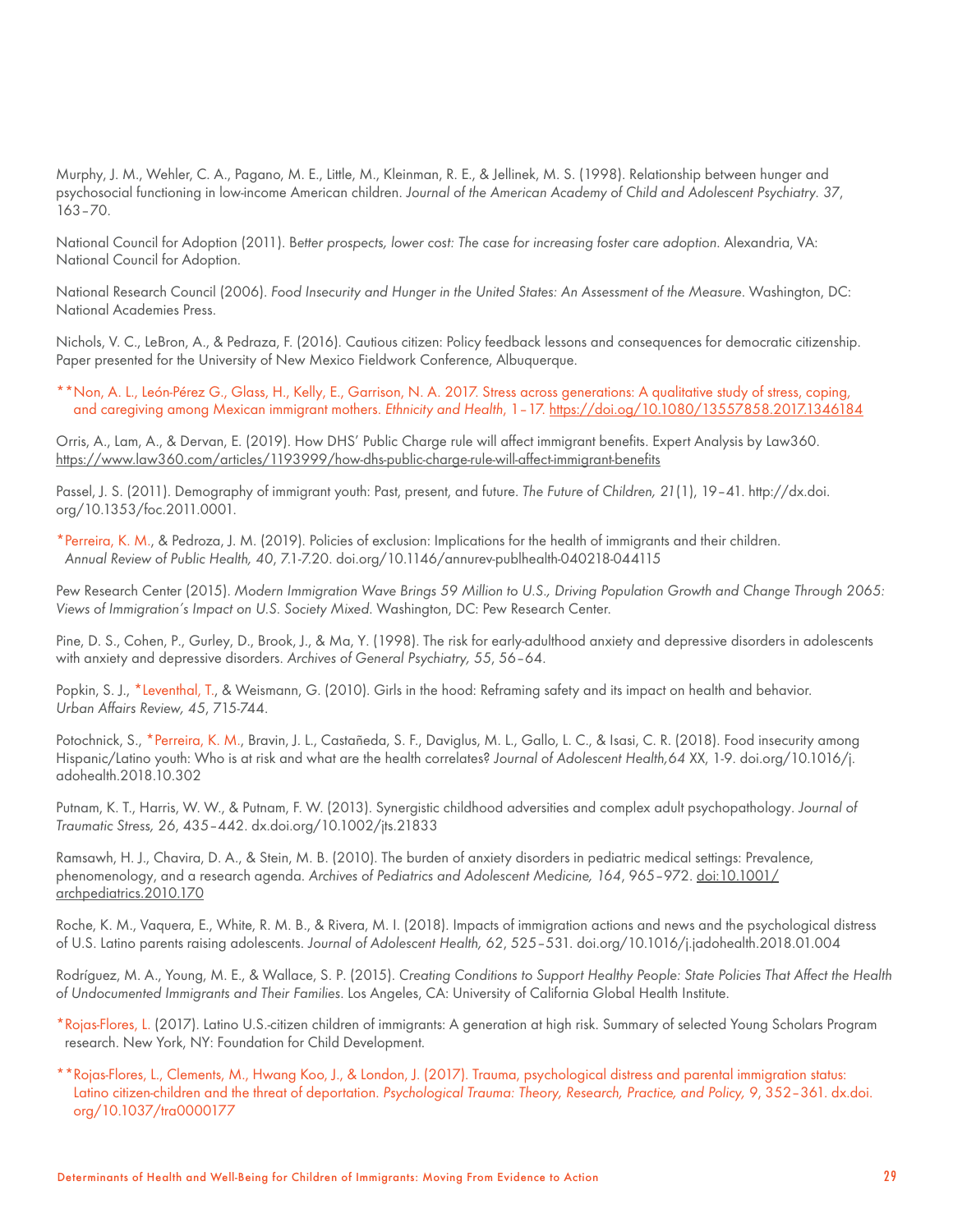Rose-Jacobs, R., Black, M. M., Casey, P. H., Cook, J. T., Cutts, D. B., Chilton, M., … Frank, D. A. (2008). Household food insecurity: Associations with at-risk infant and toddler development. *Pediatrics, 121*, 65–72. doi:10.1542/peds.2006-3717

Rothpletz-Puglia, P., Jones, V. M., Storm, D. S., Parrott, J. S., & O'Brien, A. (2013). Building social networks for health promotion: Shout-out Health, New Jersey. *Preventing Chronic Disease, 10*, E147. doi:10.5888/pcd10.130018

- \*Schindler, H. (2019). Helping fathers FIND their strengths: A randomized pilot of a video-coaching program for Mexican American fathers. Foundation for Child Development-Young Scholars Program. *Children of Immigrants Series II, Webinar presentation*. [https://www.fcd-us.](https://www.fcd-us.org/about-us/young-scholars-program/children-of-immigrants-webinar-series-ii/) [org/about-us/young-scholars-program/children-of-immigrants-webinar-series-ii/](https://www.fcd-us.org/about-us/young-scholars-program/children-of-immigrants-webinar-series-ii/)
- \*\*Seiber, E. E. (2013). Which states enroll their Medicaid eligible, citizen children with immigrant parents? *Health Services Research, 48* (2) Part I:519–538.
- \*\*Seiber, E. E. (2014). Covering the remaining uninsured children—Almost half of uninsured children live in immigrant families. *Medical Care, 52*, 202–207.

Shonkoff, J. P., Boyce, W. T., & McEwen, B. S. (2009). Neuroscience, molecular biology, and the childhood roots of health disparities: Building a new framework for health promotion and disease prevention. *JAMA: Journal of the American Medical Association, 301*, 2252– 2259.<http://dx.doi.org/10.1001/jama.2009.754>

Shore, K. K., & \*Ayón, C. (2018). Emerging health needs of immigrant families in California: Perspectives from health care providers. *California Program on Access to Care, University of California*.

\*Sirin, S. R. (2005). Socioeconomic status and academic achievement: A meta-analytic review of research. Review of Educational Research, 75, 417–453. dx.doi.org/10.3102/00346543075003417

\*\*Sirin, S. R., Ryce, P., & Mir, M. (2009). How teachers' values affect their evaluation of children of immigrants: Findings from Islamic and public schools. *Early Childhood Research Quarterly, 24*, 463–473.

Slopen, N., Fitzmaurice, G., Williams, D. R., & Gilman, S. E. (2010). Poverty, food insecurity, and the behavior for childhood internalizing and externalizing disorders. *Journal of the American Academy of Child and Adolescent Psychiatry, 49*, 444-452.

Spencer, N. (2018). The social determinants of health. *Paediatrics and Child Health, 28*(3), 138–143. doi.org/10.1016/j. paed/2018.01.001

Society for Research in Child Development. (2018). *The Science is Clear: Separating Families Has Long-Term Damaging Psychological and Health Consequences for Children, Families, and Communities*. Washington, DC.

Soylu, T., Elashkar, E., Aloudah, F., Ahmed, M., & Kitsantas, P. (2018). Racial/ethnic differences in health insurance adequacy and consistency among children: Evidence from the 2011/12 National Survey of Children's Health. *Journal of Public Health Research, 7*(1). doi.org/10.4081/jphr.2018.1280

Tang, S., \*Dearing, E., & Weiss, H. B. (2012). Spanish-speaking Mexican-American families' involvement in school-based activities and their children's literacy: The implications of having teachers who speak Spanish and English. *Early Childhood Research Quarterly, 27*, 177-187. doi:10.1016/j.ecresq.2011.09.001

Tobin, J., Arzubiaga, A., & Adair, J. (2013). Children crossing borders: Immigrant parents and teacher perspectives on preschool for children of immigrants. New York, NY: Russell Sage Foundation.

Trump, D. J. (2018, November 9). Presidential proclamation addressing mass migration through the southern border of the United States. Retrieved from [https://www.whitehouse.gov/presidential-actions/presidential-proclamation-addressing-mass-migration-southern-border-united](https://www.whitehouse.gov/presidential-actions/presidential-proclamation-addressing-mass-migration-)[states/](https://www.whitehouse.gov/presidential-actions/presidential-proclamation-addressing-mass-migration-)

\*Turney, K., Lee, H., Mehta, N. (2013). The social determinants of child health. *Social Science and Medicine, 95*, 1–5.

U.S. Department of Agriculture (2017). Economic research service: Key statistics and graphics. Retrieved from [https://www.ers.usda.gov/](https://www.ers.usda.gov/topics/food-nutrition-assistance/food-security-in-the-us/key-statistics-gra) [topics/food-nutrition-assistance/food-security-in-the-us/key-statistics-graphics.aspx](https://www.ers.usda.gov/topics/food-nutrition-assistance/food-security-in-the-us/key-statistics-gra)